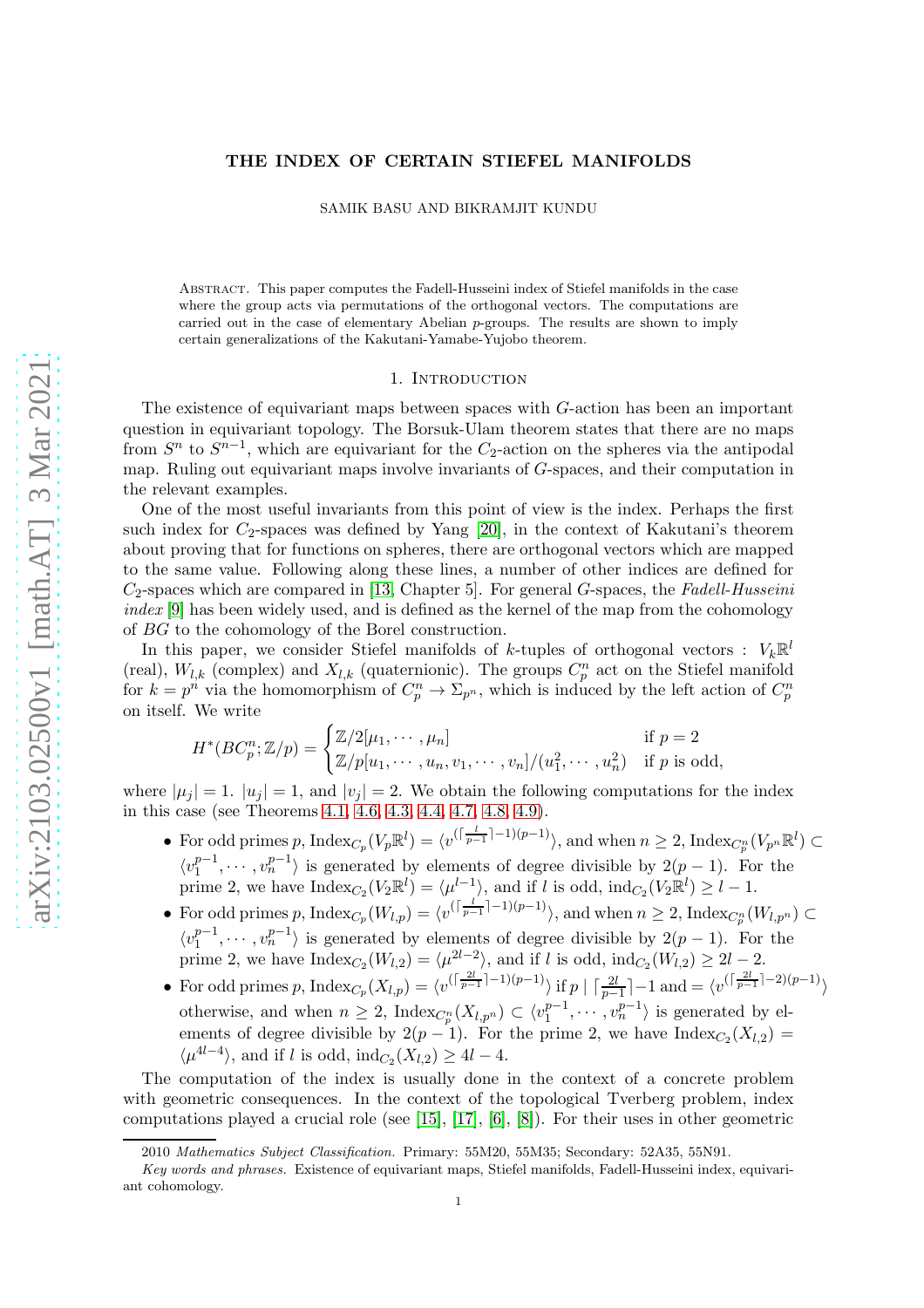contexts see [\[5\]](#page-16-7), [\[1\]](#page-16-8), [\[10\]](#page-16-9), [\[16\]](#page-16-10), [\[13\]](#page-16-1). Our index computations yield the following conclusions for geometric problems which are inspired from Kakutani's Theorem and it's generalizations (see Corollary [5.5](#page-14-0) and Theorems [5.6,](#page-14-1) [5.7\)](#page-15-0).

- Let  $f: S^{l-1} \to \mathbb{R}^m$  for  $l \geq (\lfloor \frac{m}{2} \rfloor)^m$  $\lfloor \frac{m}{2} \rfloor + 1$  ( $p - 1$ ) + 1 for an odd prime p. Then, there are orthogonal unit vectors  $v_1, \dots, v_p$  in  $\mathbb{R}^l$  such that  $f(v_1) = f(v_2) = \dots = f(v_p)$ .
- Let  $f: S^{l-1} \to \mathbb{R}^m$  for  $l \geq (\frac{m}{2} + 1)(p^k 1) + 1$  for an odd prime p, then there are  $p^k$  orthogonal vectors  $v_1, \dots, v_{p^k}$  in  $\mathbb{R}^l$  such that  $f(v_1) = f(v_2) = \dots = f(v_{p^k})$ .
- Let  $f: S(\mathbb{C}^l) = S^{2l-1} \to \mathbb{R}^m$  be a map, and suppose that  $l \geq (\lfloor \frac{m}{2} \rfloor)^m$  $\frac{n}{2}$ ] + 1)(p-1) + 1 for an odd prime p. Then, there are orthogonal unit vectors  $v_1, \dots, v_p$  in  $\mathbb{C}^l$  such that  $f(v_1) = f(v_2) = \cdots = f(v_p)$ .
- Let  $f: S(\mathbb{H}^l) = S^{4l-1} \to \mathbb{R}^m$  be a map, and suppose that

$$
l \ge \begin{cases} \frac{1}{2}(\lfloor \frac{m}{2} \rfloor + 1)(p - 1) + 1 & \text{if } p \mid \lfloor \frac{m}{2} \rfloor + 1\\ \frac{1}{2}(\lfloor \frac{m}{2} \rfloor + 2)(p - 1) + 1 & \text{if } p \nmid \lfloor \frac{m}{2} \rfloor + 1 \end{cases}
$$

for an odd prime p. Then, there are orthogonal unit vectors  $v_1, \dots, v_p$  in  $\mathbb{H}^l$  such that  $f(v_1) = f(v_2) = \cdots = f(v_p)$ .

(see Theorem [5.7](#page-15-0) for more results of the above type)

1.1. Organization. In section [2,](#page-1-0) we provide the general introduction to the definitions of the index and the notations used throughout the paper. In section [3,](#page-4-0) we lay out the method employed in computation of the spectral sequence associated to the homotopy orbits of a Stiefel manifold. In section [4,](#page-6-1) we carry out the main computations of the index, and finally, in section [5,](#page-12-1) we point out the main applications of the computation.

### 2. Preliminaries

<span id="page-1-0"></span>In this section, we introduce the basic notations, definitions and results to be used in the paper. We use the category of G-equivariant spaces, and the equivariant index to rule out maps between certain free  $G$ -spaces. Throughout  $G$  will stand for a finite group. The main reference for the homotopy theoretic results of the section is [\[14\]](#page-16-11), and the equivariant index and it's applications is [\[13\]](#page-16-1).

The category of G-spaces has as objects topological spaces with G-action, and as morphisms the G-equivariant maps. An equivariant homotopy between  $f, g: X \to Y$  is given by a map  $X \times [0,1] \to Y$ , where G acts trivially on the interval [0, 1]. A G-CW-complex is formed by attaching cells of the type  $G/H \times \mathcal{D}^n$  in increasing dimension. In the category of  $G$ -spaces, we write the  $H$ -fixed points functor as

$$
X \mapsto X^H
$$

for H a subgroup of G. The free G-spaces X satisfy  $X^H = \emptyset$  for all subgroups H which are  $\neq G$ . The universal G-bundle  $EG \rightarrow BG$  which classifies principal G-fibrations, satisfies

$$
EG^H \simeq \begin{cases} * & \text{if } H = e \\ \varnothing & \text{if } H \neq e. \end{cases}
$$

One further notes that for a finite G-CW-complex with free action (this is equivalent to the fact that all the cells are of the form  $G/e \times \mathcal{D}^n$ , there is a unique map to EG up to equivariant homotopy.

Let V be an orthogonal G-representation. One defines  $S^V$  to be the one-point compactification of  $V$ , and uses the orthogonal structure to define  $G$ -spaces

$$
D(V) := \{ v \in V : ||v|| \le 1 \}
$$

and

$$
S(V) := \{ v \in V : ||v|| = 1 \}.
$$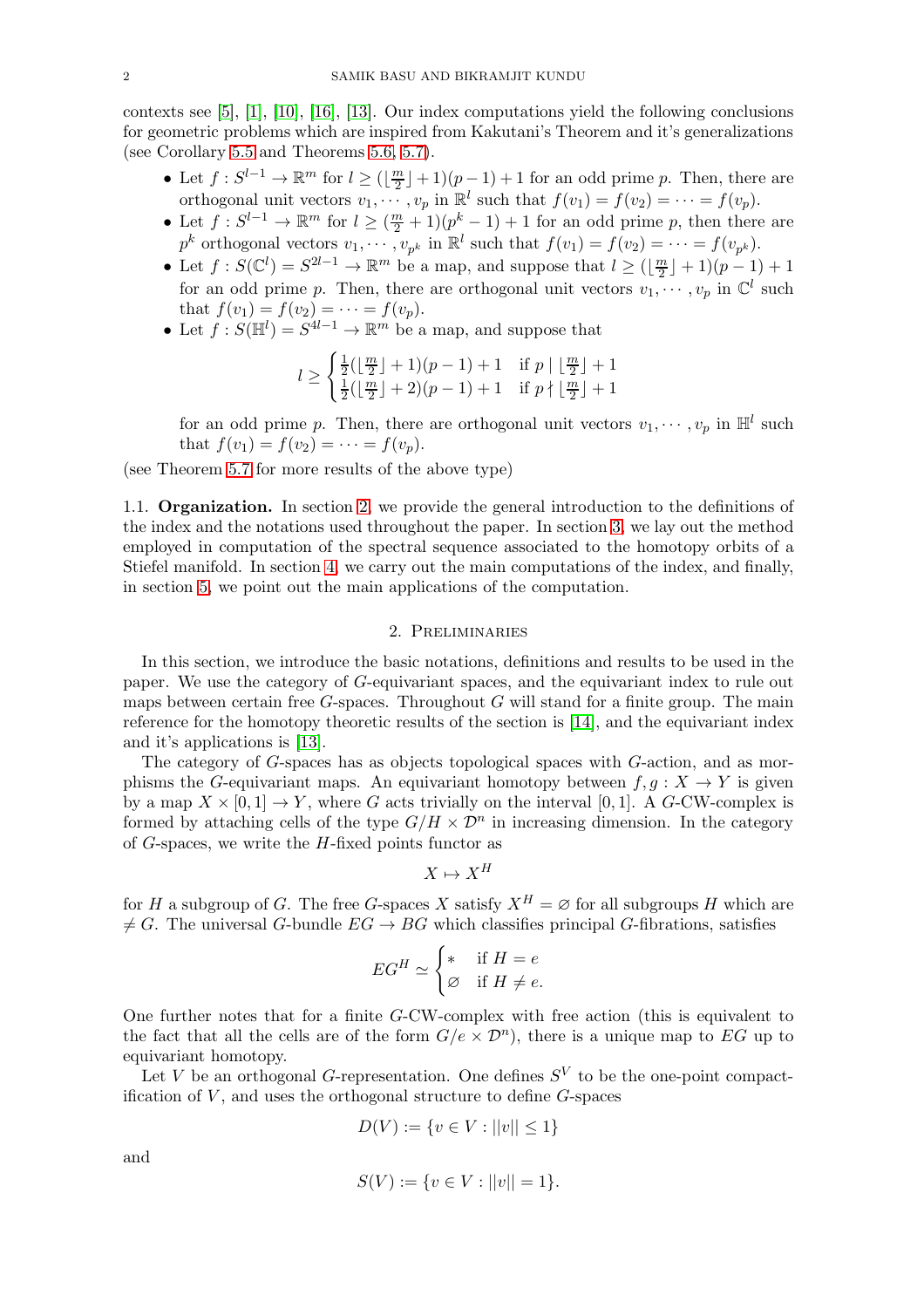An easy observation is that  $S(V)^H = S(V^H)$ , which is the sphere in the vector space of  $H$ -fixed points of  $V$ . We use the following notations for certain important representations to be considered in the paper.

**Notation 2.1.** We use the notation  $\sigma$  to denote the sign representation of  $C_2$ . For odd primes p, the notation  $\xi$  stands for the 2-dimensional real representation of  $C_p$  in which the chosen generator of  $C_p$  acts by the rotation of angle  $\frac{2\pi}{p}$ . This is the underlying real representation of a complex 1-dimensional representation which we also denote by  $\xi$ . The regular representation of a general group G is denoted by  $\rho_G$  which splits as a direct sum of a trivial 1 dimensional representation and the reduced regular representation which is denoted by  $\bar{p}_G$ . The notation  $\Sigma_n$  will stand for the symmetric group on n elements. Permuting the standard basis vectors of  $\mathbb{R}^n$  induces an *n*-dimensional representation of  $\Sigma_n$  which splits as a direct sum of a trivial 1-dimensional representation generated by the sum of all the vectors and the standard representation which is denoted by W.

Recall that as a complex representation the regular representation  $\rho$  of a finite group G is a direct sum of dim( $\pi$ )-many copies of  $\pi$ , as  $\pi$  varies over the irreducible representations of G. For the group  $C_2$ , the only irreducible representations are the trivial representation 1 and the sign  $\sigma$ , so that

$$
\rho_{C_2}=1+\sigma,
$$

and this formula is also true as real representations. For the group  $C_p$  for an odd prime p, the set of complex irreducible representations are  $\{1, \xi, \xi^2, \dots, \xi^{p-1}\}\$  where  $\xi^r$  is the tensor product of r copies of  $\xi$ , which is the vector space C on which the generator of  $C_p$  acts via multiplication by  $e^{\frac{2\pi ir}{p}}$ . We thus have

$$
\rho_{C_p} = 1 + \xi + \xi^2 + \dots + \xi^{p-1}
$$

as complex representations. As real representations we have

$$
\rho_{C_p} = 1 + r(\xi) + r(\xi^2) + \cdots + r(\xi^{\frac{p-1}{2}}),
$$

where  $r$  stands for the underlying real representation of a complex representation. For the groups  $C_p^n$ , the set of irreducible representations are given by the tensor products of irreducible representations of  $C_p$ . We write in this case  $\pi_j$  as the projection onto the  $j^{th}$ factor, and  $\xi_j = \pi_j^* \xi$ , and then the regular representation splits as

$$
\rho_{C_p^n} = \sum_{1 \leq i_j \leq p} \xi_1^{i_1} \otimes \cdots \otimes \xi_n^{i_n}.
$$

Let G be of order n, and consider the action of G on itself by left multiplication. This induces a homomorphism  $G \to \Sigma_n$ . The pullback of the permutation representation of dim n of  $\Sigma_n$  to G is the regular representation  $\rho$  and that of the standard representation is the reduced regular representation  $\bar{\rho}$ . A representation V of G may be used to construct a bundle on the classifying space  $BG : EG \times_G V \to BG$ . We often denote this bundle also by the same notation as the representation, and so we often write characteristic classes of representations as elements of  $H^*(BG)$ .

The main results in this paper rely on ruling out equivariant maps between certain Gspaces. For this purpose, we require suitable invariants of equivariant spaces which are computable in simple examples. The index is such an invariant which we recall now. For a G-space X, we denote the orbit space as  $X/G$ . However, homology and cohomology computations of the orbit space is not easy. It is easier to make computations for the homotopy orbit space  $X_{hG} := EG \times_G X$ . For free G-spaces,  $X_{hG} \simeq X/G$ . The main technique is the fibration

$$
X \to X_{hG} \stackrel{p_X}{\to} BG.
$$

**Definition 2.2.** [\[9\]](#page-16-2) The *Fadell-Husseini index*  $Index_G(X)$  of a *G*-space X is defined as  $\text{Ker}(p_X^*)$  where  $p_X^*: H^*(BG) \to H^*(X_{hG}).$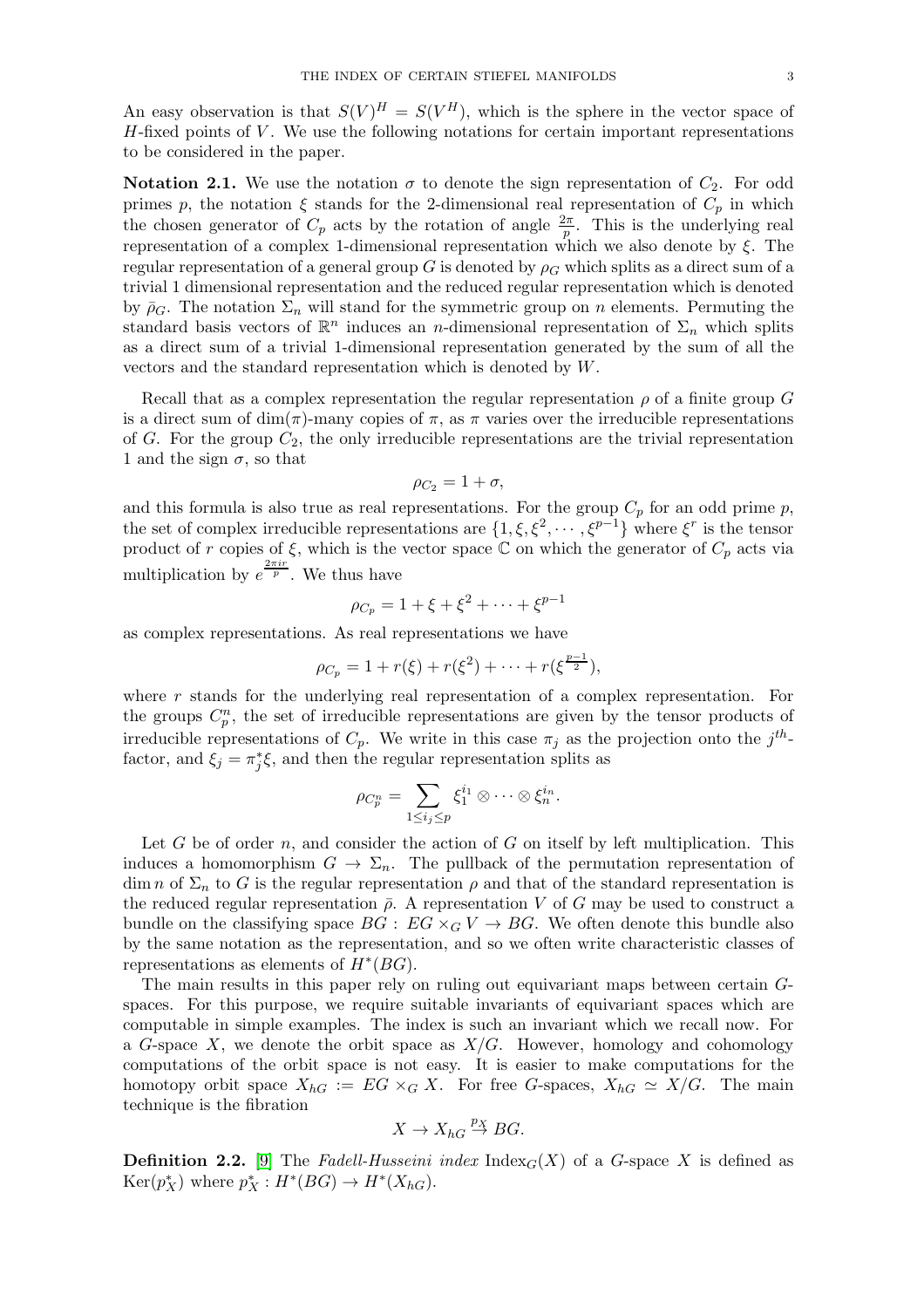The *Fadell-Husseini index* is a very useful invariant from the point of view of computations. Some basic properties of index are (see [\[6\]](#page-16-5))

• *Monotonicity:* If  $X \to Y$  is a G-equivariant map, then  $\text{Index}_G(Y) \subseteq \text{Index}_G(X)$ .

• *Additivity:* If  $(X_1 \cup X_2, X_1, X_2)$  is an excisive triple of G-spaces, then

 $\text{Index}_G(X_1)\text{Index}_G(X_2) \subseteq \text{Index}_G(X_1 \cup X_2).$ 

• *Join:* Let X and Y be G-spaces, then  $\text{Index}_G(X) \text{Index}_G(Y) \subset \text{Index}_G(X * Y)$ .

The index has an interesting connection to  $RO(G)$ -graded equivariant cohomology when  $G = C_p [2].$  $G = C_p [2].$  $G = C_p [2].$ 

In the case of the elementary Abelian groups  $C_p^n$ , the localization theorem [\[14,](#page-16-11) Theorem IV.2.1] has the following consequence for the ideal valued index [\[11,](#page-16-13) Cor.1, p. 45].

<span id="page-3-0"></span>**Proposition 2.3.** Let X be a finite dimensional  $C_p^n$ -CW-complex. The fixed point space  $X^G \neq \emptyset \iff \text{Index}_G(X) \neq 0.$ 

Let us deduce some consequences. A  $C_p^n$ -CW-complex X which is finite dimensional, such that X is fixed point free, that is  $X^{C_p^n} = \emptyset$ , must have non-trivial ideal valued index. This means that for the fibration

$$
X \to X_{hC_p^n} \to BC_p^n,
$$

the Serre spectral sequence has a non-trivial differential. From the multiplicative structure on the cohomology spectral sequence, the lowest degree class in  $H^*(BC_p^n)$  must lie in the image of a transgression. This is also the lowest degree class in  $\text{Index}_G(\hat{X})$ .

Proposition [2.3](#page-3-0) allows us to compute the index of representation spheres for the cyclic groups of prime order. In case of the group  $C_p$ , a fixed point free space must have free action. The cohomology of  $BC_p$  may be written as

$$
H^*(BC_p; \mathbb{Z}/p) \cong \begin{cases} \mathbb{Z}/2[\mu] & \text{if } p = 2\\ \mathbb{Z}/p[u, v]/(u^2) & \text{if } p \text{ is odd}, \end{cases}
$$

with  $|\mu|=1$ ,  $|u|=1$ , and  $|v|=2$ . As  $S(V)^{C_p} = S(V^{C_p})$ , Index $_{C_p}(S(V))=0 \iff V$ contains a copy of the trivial representation. If  $V^{C_p} = 0$ , then,  $\dim(V)$  is even if p is odd, as V will be a sum of various  $\xi^j$ . As the fibre of  $S(V) \to S(V)_{hC_p} \to BC_p$  is a sphere, there is only one possible non-trivial differential, namely  $d_{\dim(V)}$ . It follows that

$$
\operatorname{Index}_{C_p}(S(V)) = \begin{cases} \langle \mu^{\dim(V)} \rangle & \text{if } p = 2\\ \langle v^{\frac{\dim(V)}{2}} \rangle & \text{if } p \text{ is odd.} \end{cases}
$$

In this paper, we are interested in computations of the index for Stiefel manifolds. We fix the notation for this below.

**Notation 2.4.** The Stiefel manifold, denoted  $St_k(\mathbb{K}^l)$ , where  $\mathbb{K} = \mathbb{R}, \mathbb{C}$ , or  $\mathbb{H}$ , is the space of ordered orthonormal k-tuples of vectors in  $\mathbb{K}^l$ . It is homeomorphic to the quotient space  $U_{\mathbb{K}}(l)/U_{\mathbb{K}}(l-k)$ , where  $U_{\mathbb{K}}(l)$  denotes the unitary group of inner product preserving transformations. The group  $\Sigma_k$  acts on  $St_k(\mathbb{K}^l)$  freely by permuting the k orthonormal vectors.

We also write  $St_k(\mathbb{R}^l)$  as  $V_k(\mathbb{R}^l)$ ,  $St_k(\mathbb{C}^l)$  as  $W_{l,k}$ , and  $St_k(\mathbb{H}^l)$  as  $X_{l,k}$ .

The space EG may be filtered by skeleta  $E^{(n)}G$ , and this may be used to define a numerical index of G-spaces [\[13,](#page-16-1) Chapter 6]. We recall the formulation for  $G = C_2$ , in which case the skeleta of  $EC_2$  are given by  $S((n+1)\sigma)$ , the space  $S<sup>n</sup>$  with antipodal action. The Borsuk-Ulam theorem implies that there are no  $C_2$ -maps from  $S((n+1)\sigma) \to S(n\sigma)$ , which inspires the following definitions.

**Definition 2.5.** Let X be a finite  $C_2$ -CW-complex with free action. Then define

$$
ind_{C_2}(X) = \min\{n \ge 0 \mid \exists \text{ a } C_2\text{-map } X \to S((n+1)\sigma)\},\
$$
  
 
$$
\text{coind}_{C_2}(X) = \max\{n \ge 0 \mid \exists \text{ a } C_2\text{-map } S((n+1)\sigma) \to X\}.
$$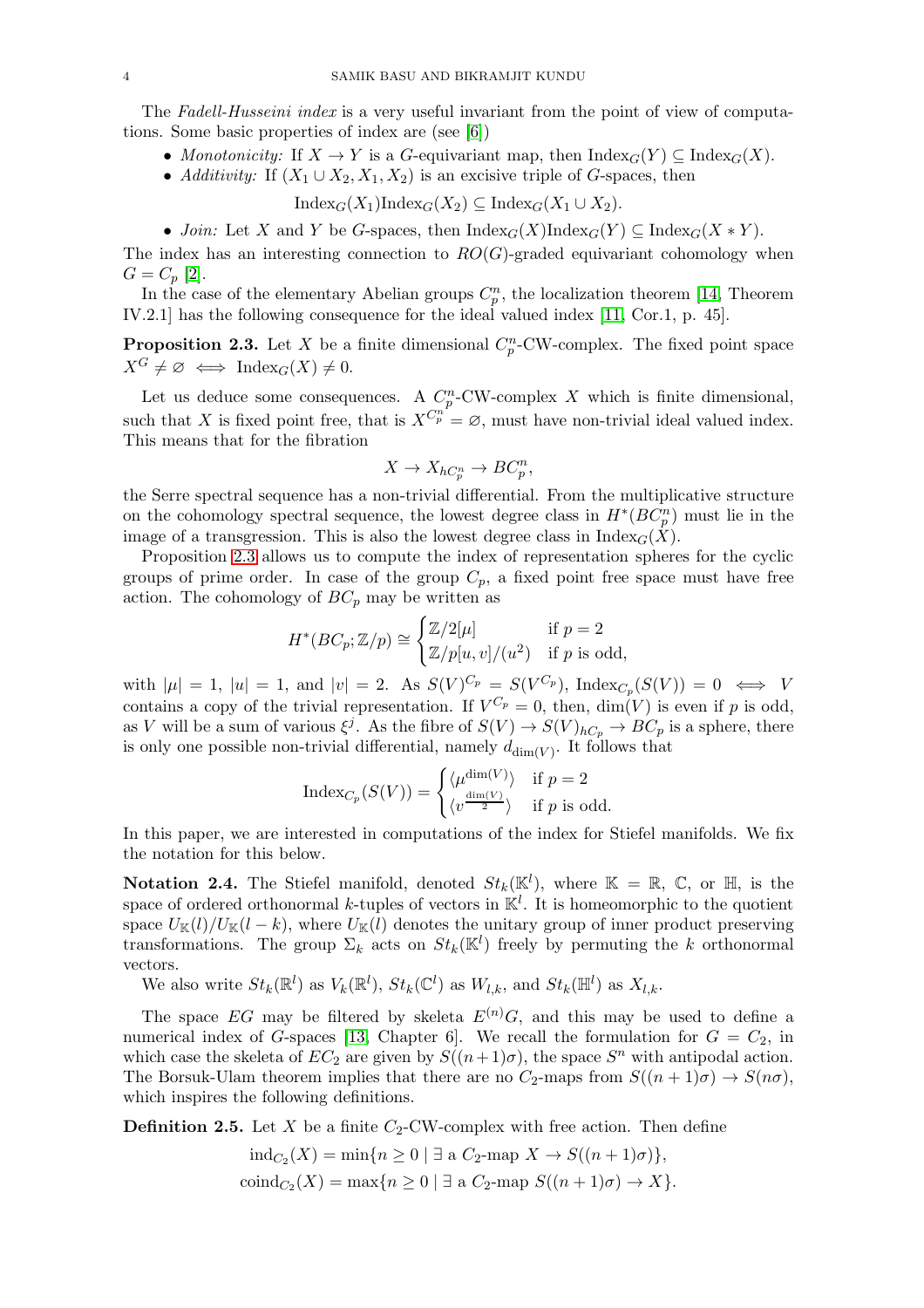We readily conclude that  $\text{coind}_{C_2}(S((n+1)\sigma)) = \text{ind}_{C_2}(S((n+1)\sigma)) = n$  from the Borsuk-Ulam theorem, and that  $\text{coind}_{C_2}(X) \leq \text{ind}_{C_2}(X)$ . The existence  $C_2$ -map  $X \to Y$ implies

$$
ind_{C_2}(X) \leq ind_{C_2}(Y), \ \text{coind}_{C_2}(X) \leq \text{coind}_{C_2}(Y).
$$

From the fact that  $\text{Index}_{C_2}(S((n+1)\sigma)) = \langle \mu^{n+1} \rangle$ , we see that

$$
\langle \mu^{\text{coind}_{C_2}(X)+1} \rangle \subset \text{Index}_{C_2}(X) \subset \langle \mu^{\text{ind}_{C_2}(X)+1} \rangle.
$$

The techniques in [\[13,](#page-16-1) Proposition 5.3.2] have the following implications for  $\text{ind}_{C_2}$  and  $\mathrm{coind}_{C_2}$ .

<span id="page-4-4"></span>**Proposition 2.6.** 1) Suppose that X is a free  $C_2$ -CW-complex of dimension  $\leq n$ . Then,  $ind_{C_2}(X) \leq n.$ 

<span id="page-4-0"></span>2) Suppose that X is a free  $C_2$ -space which is r-connected. Then,  $\text{coind}_{C_2}(X) \geq r+1$ .

# 3. Homotopy orbits of Stiefel manifolds

Let  $St_k(\mathbb{K}^l)$  be the Stiefel manifold of a k-tuple of orthogonal vectors in  $\mathbb{K}^l$  where  $\mathbb{K}$ is one of  $\mathbb{R}, \mathbb{C}$  or  $\mathbb{H}$ . The orthogonal group  $U_{\mathbb{K}}(k)$  acts on  $St_k(\mathbb{K}^l)$  freely, where  $U_{\mathbb{R}}(k)$  =  $O(k)$ ,  $U_{\mathbb{C}}(k) = U(k)$ , and  $U_{\mathbb{H}}(k) = Sp(k)$  the orthogonal, unitary, and symplectic groups respectively. For a subgroup G of  $U_{\mathbb{K}}(k)$ , our goal is to compute the cohomology ring of  $St_k(\mathbb{K}^l)_{hG} \simeq St_k(\mathbb{K}^l)/G$ , and the map  $H^*(BG) \to H^*(St_k(\mathbb{K}^l)_{hG})$ .

We note that  $St_k(\mathbb{K}^l) = U_{\mathbb{K}}(l)/U_{\mathbb{K}}(l-k)$ , and denote  $G_k(\mathbb{K}^l) = U_{\mathbb{K}}(l)/U_{\mathbb{K}}(k) \times U_{\mathbb{K}}(l-k)$ as the Grassmannian of k-planes in  $\mathbb{K}^l$ . Our main technique involves the following diagram of fibrations

<span id="page-4-2"></span>

We compute the Serre spectral sequence for the left column by using the commutative diagram between spectral sequences and the spectral sequence associated to the right column. The latter spectral sequence is computed via the following commutative diagram of fibrations

<span id="page-4-1"></span>

The top row in the diagram above is given by the quotient map  $U_{\mathbb{K}}(l) \to U_{\mathbb{K}}(l)/U_{\mathbb{K}}(l-k)$  $St_k(\mathbb{K}^l)$ , and the bottom row by the projection onto the first factor. In the complex case  $St_k(\mathbb{C}^l) = W_{l,k}$ , this has already been computed in [\[4,](#page-16-14) Proposition 2.1], which is rewritten below.

<span id="page-4-3"></span>**Proposition 3.3.** The cohomology ring  $H^*(W_{l,k})$  is the exterior algebra  $\Lambda(y_{l-k+1}, \dots, y_l)$ , with  $|y_j| = 2j - 1$ . For the spectral sequence associated to  $W_{l,k} \to G_k(\mathbb{C}^l) \to BU(k)$ , the classes  $y_j$  are transgressive with  $d_{2j}(y_j) = -c'_j$ , where  $c'_j$  are defined by the equation  $(1 + c'_1 + \cdots)(1 + c_1 + \cdots + c_k) = 1.$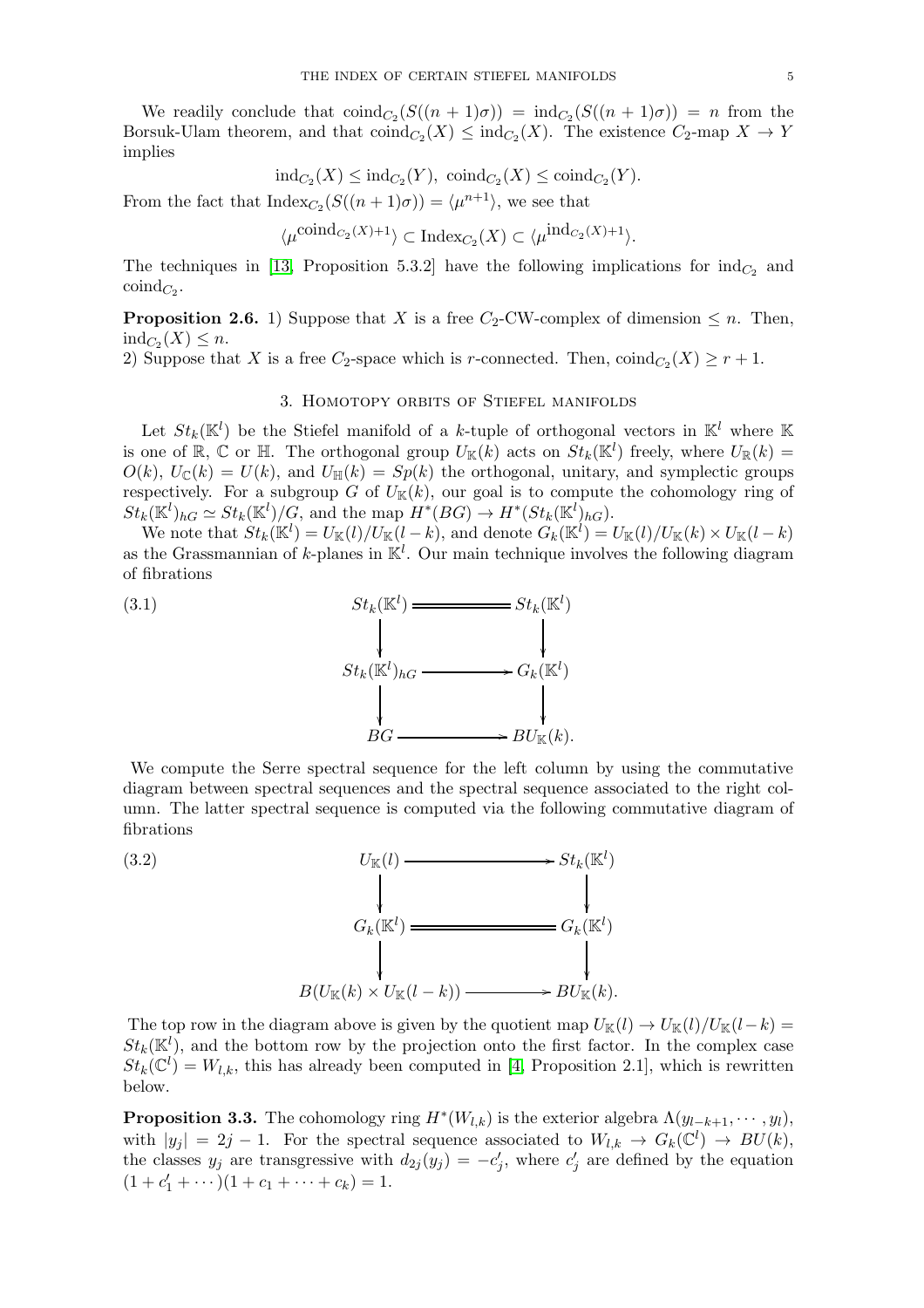Analogous arguments work for the real and the quaternionic cases. In the quaternionic case,  $H^*(BSp(n)) \cong \mathbb{Z}[q_1, \dots, q_n]$  where the  $q_i$  in degree 4i are the symplectic Pontrjagin classes. The result for the quaternionic case is described in the Proposition below.

<span id="page-5-0"></span>**Proposition 3.4.** The cohomology  $H^*(X_{l,k})$  is the exterior algebra  $\Lambda(z_{l-k+1}, \dots, z_l)$ , with  $|z_j| = 4j - 1$ . For the spectral sequence associated to  $X_{l,k} \to G_k(\mathbb{H}^l) \to BSp(k)$ , the classes  $z_j$  are transgressive with  $d_{4j}(z_j) = -q'_j$ , where  $q'_j$  are defined by the equation  $(1 + q'_1 +$  $\cdots$  ) $(1 + q_1 + \cdots + q_k) = 1.$ 

In the real case we compute spectral sequences for the fibration

$$
V_k(\mathbb{R}^l) \to Gr_k(\mathbb{R}^l) \to BO(k)
$$

with  $\mathbb{Z}/2$ -coefficients, and the fibration

$$
V_k(\mathbb{R}^l) \to \tilde{Gr}_k(\mathbb{R}^l) \to BSO(k)
$$

with  $\mathbb{Z}/p$ -coefficients for odd primes p. In the former case, the result is similar to the Propositions above with the Stiefel-Whitney classes instead of the Chern classes.

<span id="page-5-1"></span>**Proposition 3.5.** With  $\mathbb{Z}/2$ -coefficients, the cohomology ring  $H^*(V_k(\mathbb{R}^l))$  is additively the exterior algebra  $\Lambda(\omega_{l-k+1}, \dots, \omega_l)$ , with  $|\omega_j| = j - 1$ . For the spectral sequence associated to  $V_k(\mathbb{R}^l) \to G_k(\mathbb{R}^l) \to BO(k)$ , the classes  $\omega_j$  are transgressive with  $d_j(\omega_j) = -w'_j$ , where  $w'_j$  are defined by the equation  $(1 + w'_1 + \cdots)(1 + w_1 + \cdots + w_k) = 1$ .

In the latter case,  $\tilde{Gr}_k(\mathbb{R}^l)$  is the oriented Grassmannian. We have [\[7\]](#page-16-15)

$$
H^*(SO(l);\mathbb{Z}/p) \cong \begin{cases} \Lambda_{\mathbb{Z}/p}(x_1,\cdots,x_{\frac{l-1}{2}}) & \text{if } l \text{ is odd} \\ \Lambda_{\mathbb{Z}/p}(x_1,\cdots,x_{\frac{l-2}{2}},\epsilon_l) & \text{if } l \text{ is even} \end{cases}
$$

where  $|x_i| = 4i - 1$ ,  $|\epsilon_l| = l - 1$ , and

$$
H^*(BSO(l); \mathbb{Z}/p) \cong \begin{cases} \mathbb{Z}/p[p_1, \cdots, p_{\frac{l-1}{2}}] & \text{if } l \text{ is odd} \\ \mathbb{Z}/p[p_1, \cdots, p_{\frac{l-2}{2}}, e_l] & \text{if } l \text{ is even.} \end{cases}
$$

One deduces

<span id="page-5-3"></span>(3.6) 
$$
H^*(V_k \mathbb{R}^l; \mathbb{Z}/p) \cong \begin{cases} \Lambda(x_{\frac{l-k+2}{2}}, \cdots, x_{\frac{l-1}{2}}, \sigma_{l-k}) & \text{if } k \text{ is odd, } l \text{ is odd} \\ \Lambda(x_{\frac{l-k+1}{2}}, \cdots, x_{\frac{l-1}{2}}) & \text{if } k \text{ is even, } l \text{ is odd} \\ \Lambda(x_{\frac{l-k+1}{2}}, \cdots, x_{\frac{l-2}{2}}, \epsilon_l) & \text{if } k \text{ is odd, } l \text{ is even} \\ \Lambda(x_{\frac{l-k+2}{2}}, \cdots, x_{\frac{l-2}{2}}, \sigma_{l-k}, \epsilon_l) & \text{if } k \text{ is even, } l \text{ is even} \end{cases}
$$

where  $|\sigma_i| = j$ . The spectral sequence computation in cases of interest is described in the Proposition below.

<span id="page-5-2"></span>**Proposition 3.7.** Assume that k is odd. For the spectral sequence associated to  $V_k(\mathbb{R}^l) \to$  $\tilde{Gr}_k(\mathbb{R}^l) \to BSO(k)$ , the classes  $x_i$  are transgressive and  $d_{4i}(x_i) = -p'_i$  where  $p'_i$  are defined by the equation  $(1 + p'_1 + \cdots)(1 + p_1 + \cdots + p_k) = 1$ . The classes  $\sigma_{l-k}$  (for l odd) and  $\epsilon_l$  (for l even) are permanent cycles.

*Proof.* The first part of the proof follows exactly analogously as in [\[4\]](#page-16-14)(Proposition 2.1). We write down the details in the case  $l$  is even while the odd case is similar. In the spectral sequence for fibration

$$
SO(l) \to \tilde{Gr}_k \mathbb{R}^l \to B(SO(k) \times SO(l-k)),
$$

the differentials are  $d(x_i) = p_i(\gamma_k \oplus \gamma_{l-k})$  [\[7\]](#page-16-15). We now use the diagram of fibrations [\(3.2\)](#page-4-1), noting that for  $i > \frac{l-k}{2}$ , the classes  $x_i$  pull back to the classes with the same notation under  $q^*$  (where  $q:SO(l) \to V_k(\mathbb{R}^l)$ ). We write  $p_i$  for  $p_i(\gamma_k)$  and  $\tilde{p}_i$  for  $p_i(\gamma_{l-k})$ , so that,  $p_i = 0$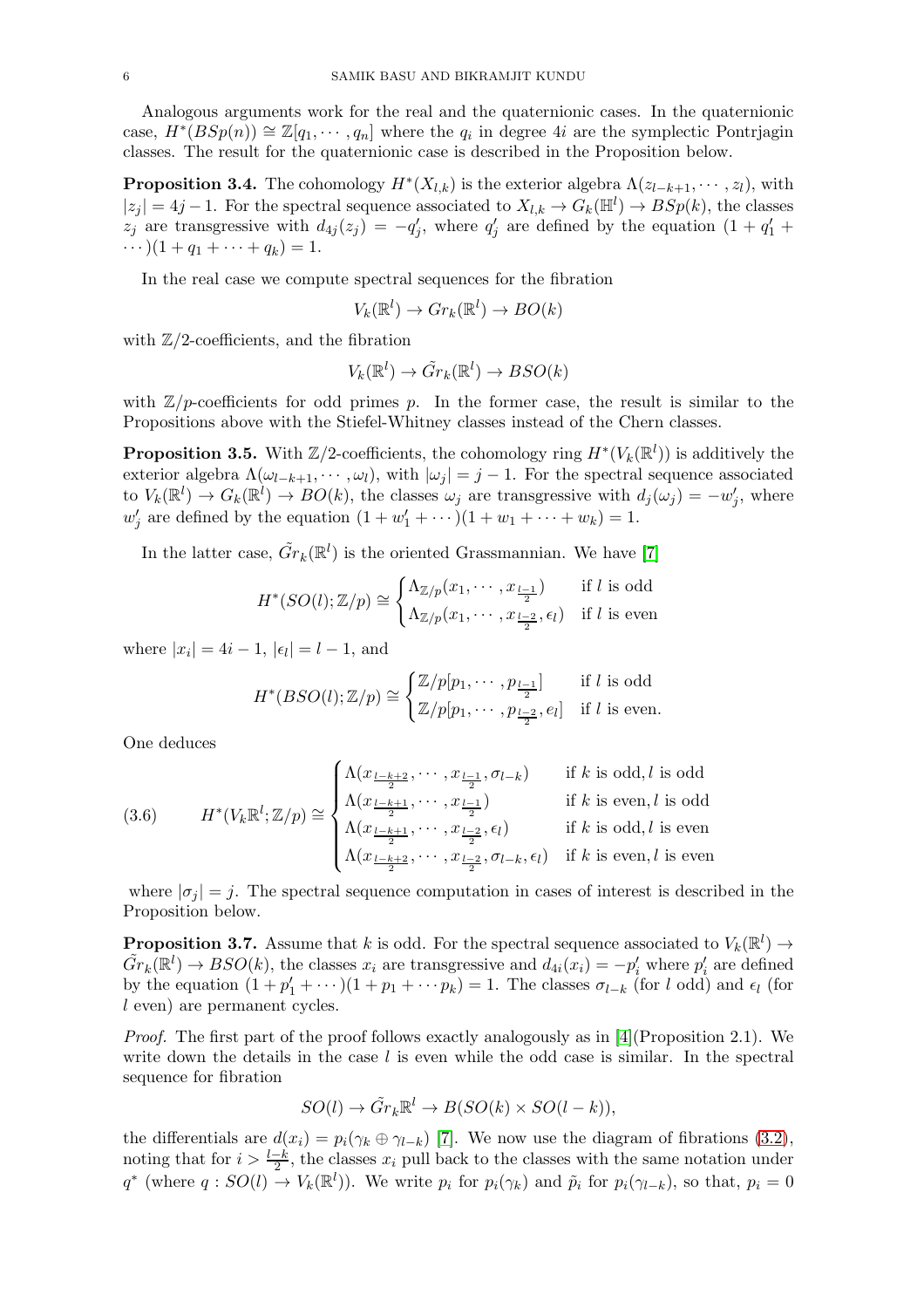if  $i > \frac{k}{2}$  and  $\tilde{p}_j = 0$  if  $j > \frac{l-k}{2}$ . The formula  $d(x_i) = p_i(\gamma_k \oplus \gamma_{l-k})$  implies that in the  $(2(l - k) + 1)$ -page,  $\tilde{p}_i$  is equivalent to  $p'_i$  for  $i \leq \frac{l-k}{2}$  $\frac{-k}{2}$ . Thus

$$
d_{2(l-k+1)}(x_{\frac{l-k+1}{2}}) = p_{\frac{l-k+1}{2}}(\gamma_k \oplus \gamma_{l-k})
$$
  
= 
$$
\sum_{i+j=\frac{l-k+1}{2}} p_i \tilde{p}_j
$$
  
= 
$$
\sum_{i+j=\frac{l-k+1}{2}, i \ge 1} p_i p'_j + \tilde{p}_{\frac{l-k+1}{2}}
$$
  
= 
$$
\sum_{i+j=\frac{l-k+1}{2}, i \ge 1} p_i p'_j
$$
  
= 
$$
-p'_{\frac{l-k+1}{2}}.
$$

It now remains to prove that the classes  $\sigma_{l-k}$  and  $\epsilon_l$  are permanent cycles in the relevant cases. When  $l - k$  is even, the class  $\sigma_{l-k}$  is the lowest degree non-trivial class which is transgressive for degree reasons. Further it's degree is even, which forces it to transgress to zero as the  $\mathbb{Z}/p$ -cohomology groups in  $BSO(k)$  are zero in odd degrees.

For l even, it follows by examining the fibration  $SO(l) \to \tilde{Gr}_k(\mathbb{R}^l) \to BSO(k) \times BSO(l-\frac{1}{2})$ k) that  $\epsilon_l$  is transgressive, and  $d_l(\epsilon_l)$  is the Euler class of  $\gamma_k \oplus \gamma_{l-k}$ . This is zero as k is odd.

In order to compute with the Serre spectral sequence  $St_k(\mathbb{K}^l) \to St_k(\mathbb{K}^l)_{h} \to BG$ via the map of fibrations [\(3.1\)](#page-4-2), we note that Propositions [3.3,](#page-4-3) [3.4,](#page-5-0) [3.5,](#page-5-1) [3.7](#page-5-2) imply that the differentials are described by values of certain characteristic classes of the universal bundles. These universal bundles are the associated bundle over  $BU_{\mathbb{K}}(k)$  induced by the action of  $U_{\mathbb{K}}(k)$  on  $\mathbb{K}^k$ . Therefore, the differentials for  $St_k(\mathbb{K}^l) \to St_k(\mathbb{K}^l)_{h} \to BG$  are determined by the characteristic classes of the associated G-representation.

## 4. Index computations

<span id="page-6-1"></span>We compute the index of the Stiefel manifolds  $St_k(\mathbb{K}^l)$  for the groups  $C_p^n$ . The action which we consider are induced by homomorphisms

$$
C_p^n \to \Sigma_{p^n} \subset U_{\mathbb{K}}(p^n),
$$

where  $C_p$  is included as the cyclic subgroup generated by a *p*-cycle, and for  $n \geq 2$ ,  $C_{p^n}$  is included as the transitive action on itself by left multiplication. In either case, note that the induced representation on the groups  $C_p^n \to GL_{\mathbb{K}}(p^n)$  is the regular representation over K.

4.1. Computations at odd primes. We start by assuming that p is odd and that the group  $G = C_p$ . We also first consider the case  $\mathbb{K} = \mathbb{R}$ . The cohomology of  $BC_p$  is given by

$$
H^*(BC_p; \mathbb{Z}/p) \cong \mathbb{Z}/p[v] \otimes \Lambda_{\mathbb{Z}/p}[u]
$$

where  $|u| = 1, |v| = 2$ .

<span id="page-6-0"></span>**Theorem 4.1.** Let  $m = \lceil \frac{l}{n} \rceil$  $\frac{l}{p-1}$  | − 1. Then, Index<sub>Cp</sub>  $V_p \mathbb{R}^l$  is the ideal  $\langle v^{m(p-1)} \rangle$ .

*Proof.* Consider the fibration  $V_p \mathbb{R}^l \to (V_p \mathbb{R}^l)_{hC_p} \to BC_p$ . The associated spectral sequence has  $E_2$  page

$$
E_2^{s,t}(V_p \mathbb{R}^l) = H^s(BC_p; H^t(V_p \mathbb{R}^l; \mathbb{Z}/p)) \Rightarrow H^{s+t}((V_p \mathbb{R}^l)_{hC_p}; \mathbb{Z}/p).
$$

The  $C_p$ -action on  $H^t(V_p\mathbb{R}^l;\mathbb{Z}/p)$  is easily observed to be trivial. For,  $C_p$  acts on  $V_p\mathbb{R}^l$  via the inclusion  $C_p \subset SO(p)$ , and the latter action on  $V_p \mathbb{R}^l$  as the principal  $SO(p)$  bundle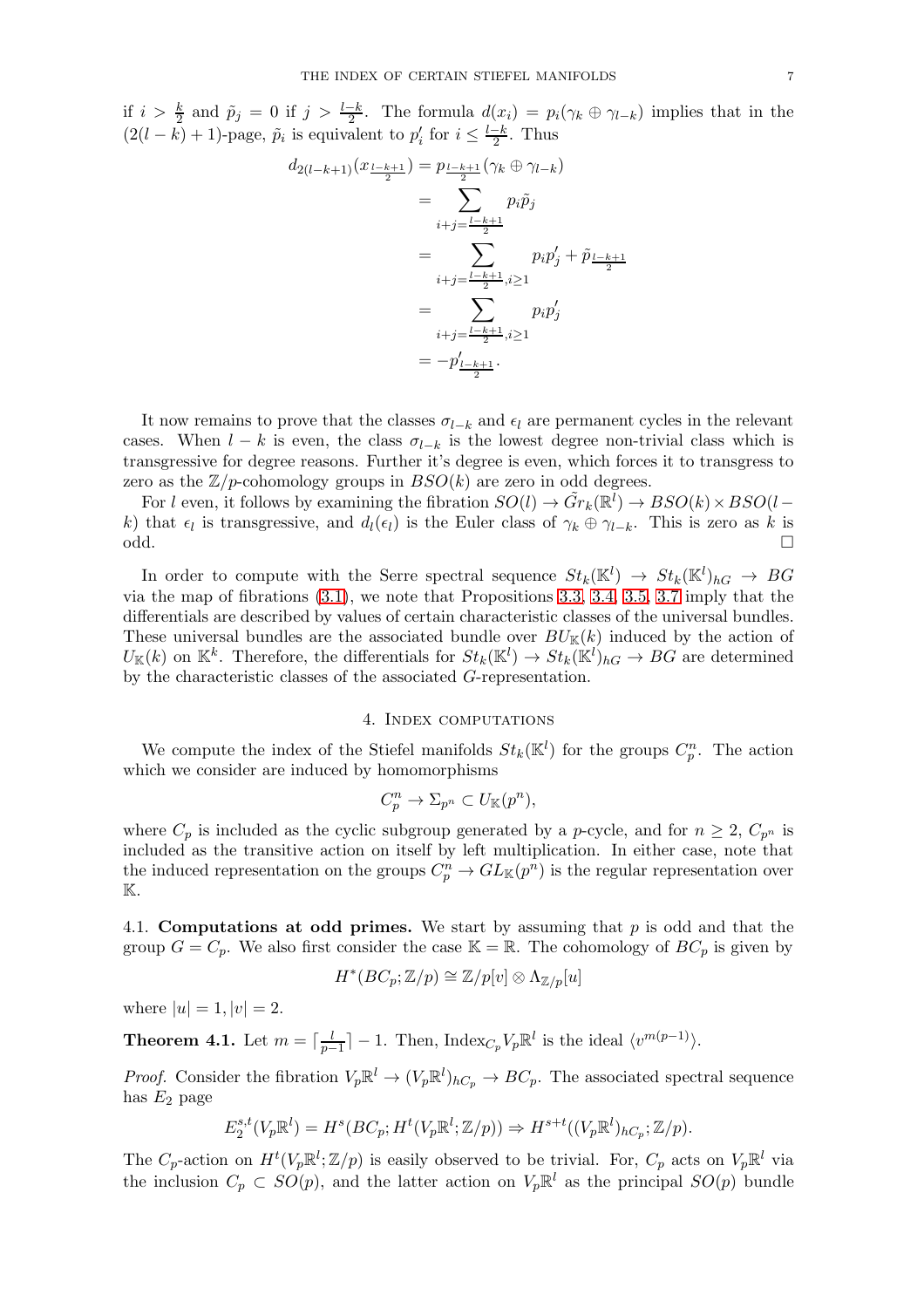$V_p\mathbb{R}^l \to \tilde{Gr}_p\mathbb{R}^l$ . Now as  $SO(p)$  is connected, the action of  $C_p$  is through maps which are homotopic to the identity. Therefore we may write

$$
E_2^{s,t}(V_p\mathbb{R}^l) = H^s(BC_p) \otimes H^t(V_p\mathbb{R}^l) \Rightarrow H^{s+t}((V_p\mathbb{R}^l)_{hC_p}; \mathbb{Z}/p).
$$

Recall that the cohomology of the Stiefel manifold is given by [\(3.6\)](#page-5-3).

We note that the universal p-bundle over  $BSO(p)$  pulls back to the bundle V over  $BC_p$ which is associated to the real regular representation of  $C_p$ . Therefore, as bundles

$$
V=\oplus_{i=1}^{\frac{p-1}{2}}r(\xi^i)\oplus\epsilon_{\mathbb{R}}.
$$

We have the following formulae for Pontrjagin classes,

$$
p(\xi) = 1 - v^2, \quad p(\xi^i) = (1 - (iv))
$$

$$
\Rightarrow p(V) = \prod_{i=1}^{\frac{p-1}{2}} (1 - i^2 v^2).
$$

2 )

Therefore  $p_k(V) = (-1)^k \sigma_k v^{2k}$ , where  $\sigma_k$  is the k-th elementary symmetric polynomial in  $\{i^2 | i = 1, \cdots, \frac{p-1}{2}\}$  $\frac{-1}{2}$ . We note that in  $\mathbb{Z}/p$  this set is precisely the set of quadratic residues, and hence are the  $\frac{p-1}{2}$  zeroes of the polynomial  $x^{\frac{p-1}{2}}-1$ . Hence,  $\sigma_k = 0$  for  $k = 1, \cdots, \frac{p-1}{2}$ 2 and  $\sigma_{\frac{p-1}{2}} = 1$ , and this implies  $p(V) = 1 - (-1)^{\frac{p-1}{2}} v^{p-1}$ .

The diagram [\(3.1\)](#page-4-2) yields the following commutative diagram



The commutative diagaram allows us to read off the differentials in the spectral sequence for

<span id="page-7-0"></span>(4.2) 
$$
V_p \mathbb{R}^l \to (V_p \mathbb{R}^l)_{hC_p} \to BC_p
$$

from the Serre spectral sequence for

$$
V_p \mathbb{R}^l \to \tilde{Gr}_p(\mathbb{R}^l) \to BSO(p).
$$

The differentials for the associated Serre spectral sequence for the fibration [\(4.2\)](#page-7-0) are induced by according to Proposition [\(3.7\)](#page-5-2)

$$
d_{4i}(x_i) = -p'_i
$$
,  $d_j(\epsilon_l) = 0$ , and  $d_j(\sigma_{l-p}) = 0$ .

It follows that in [\(4.2\)](#page-7-0),  $x_i$ ,  $\epsilon_l$  and  $\sigma_{l-p}$  are transgressive, and they satisfy

$$
d_{4i}(x_i) = -p'_i(V)
$$
,  $d_j(\epsilon_i) = 0$ , and  $d_j(x_{l-p}) = 0$ ,

where the classes  $p'(V)$  are defined by the equation  $p(V)p'(V) = 1$ . We have computed that

$$
p(V) = 1 - \pm v^{p-1},
$$

which implies

$$
p'(V) = 1 + \sum_{k \ge 1} \pm v^{k(p-1)}.
$$

Note that whenever  $l \geq p$  and  $m(p-1) < l \leq (m+1)(p-1)$  there is exactly one  $x_i$  in  $H^*(V_p\mathbb{R}^l;\mathbb{Z}/p)$  such that i is divisible by  $p-1$ , and we have  $\frac{i}{p-1}=m$ . Therefore, the first non-trivial differential in [\(4.2\)](#page-7-0) is

$$
d_{2m(p-1)}(x_{m(\frac{p-1}{2})}) = \pm v^{m(p-1)}.
$$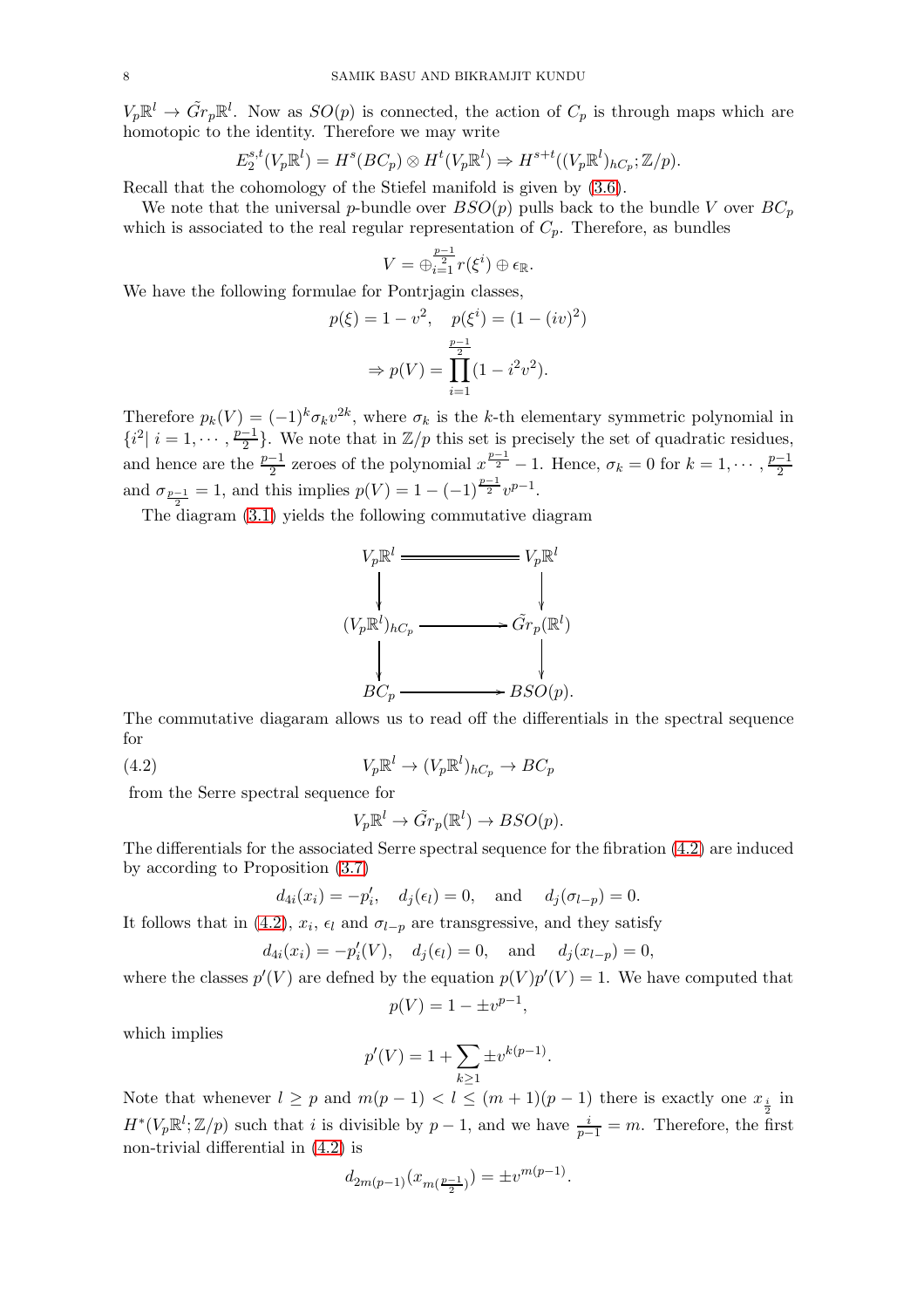Hence,  $\text{Index}_{C_p} V_p \mathbb{R}^l$  is the ideal generated by  $v^{m(p-1)}$ 

<span id="page-8-0"></span>Next we consider  $\mathbb{K} = \mathbb{C}$ , and observe that the computation is the same as the real case. **Theorem 4.3.** Let  $m = \lceil \frac{l}{n} \rceil$  $\frac{l}{p-1}$ ] – 1. Then, Index<sub>Cp</sub>  $W_{l,p}$  is the ideal  $\langle v^{m(p-1)} \rangle$ .

*Proof.* Proceeding analogously as in Theorem [4.1,](#page-6-0) we observe that the representation induced by the inclusion  $C_p \to U(p)$  is the regular representation. Therefore, the canonical p-plane bundle pulls back to the complex vector bundle W over  $BC_p$  induced by the regular representation. The differentials in the spectral sequence for

$$
W_p \mathbb{C}^l \to (W_p \mathbb{C}^l)_{hC_p} \to BC_p
$$

are determined by  $c'(W)$ . Note that  $W = \bigoplus_{i=1}^{p-1} \xi^i \oplus \epsilon_{\mathbb{C}}$ . We thus have,

$$
c_1(\xi^i) = iv, \ c(W) = \prod_{i=1}^{p-1} (1 + iv)
$$

$$
\implies c(W) = \prod_{i=1}^{\frac{p-1}{2}} (1 - i^2 v^2) = 1 - (-1)^{\frac{p-1}{2}} v^{p-1}
$$

$$
\implies c'(W) = 1 + \sum_{k \ge 1} \pm v^{k(p-1)}.
$$

The arguments of Theorem [4.1](#page-6-0) now imply  $\text{Index}_{C_p}(W_{l,p}) = \langle v^{m(p-1)} \rangle$ .

Finally when  $\mathbb{K} = \mathbb{H}$ , the index is described below.

<span id="page-8-1"></span>**Theorem 4.4.** Let  $m$  be defined by

$$
m = \begin{cases} \lceil \frac{2l}{p-1} \rceil - 2 & \text{if } p \nmid \lceil \frac{2l}{p-1} \rceil - 1\\ \lceil \frac{2l}{p-1} \rceil - 1 & \text{otherwise.} \end{cases}
$$

Then, Index ${}_{C_p}X_{l,p}$  is the ideal  $\langle v^{m(p-1)}\rangle$ .

*Proof.* The quaternionic bundle U over  $BC_p$  induced by the map  $C_p \rightarrow Sp(p)$  comes from the quaternionic regular representation. As the symplectic Pontrjagin classes are up to sign the even Chern classes of the underlying complex bundle, which for  $U$  is two copies of the regular representation, we have

$$
q(U) = (1 - (-1)^{\frac{p-1}{2}} v^{p-1})^2
$$
  
\n
$$
\implies q'(U) = (1 + \sum_{k \ge 1} (-1)^{\frac{k(p-1)}{2}} v^{k(p-1)})^2 = 1 + \sum_{k \ge 1} (-1)^{\frac{k(p-1)}{2}} (k+1) v^{k(p-1)}.
$$

As in Theorems [4.1](#page-6-0) and [4.3,](#page-8-0) the index is generated by  $v^{k(p-1)}$  where k is the smallest integer between  $2(l - p + 1)$  and 2l which is a multiple of  $(p - 1)$  and  $p \nmid k + 1$ . This is precisely the m described in the statement.  $\Box$ 

We next switch out attention to the elementary Abelian groups  $C_p^n$  for  $n \geq 2$ . Our main feature in these computations is to prove certain bounds on the index which turn out to be useful in the examples in the following section. Recall that the group cohomology may be described by

$$
H^*(BC_p^n; \mathbb{Z}/p) \cong \mathbb{Z}/p[v_1, \cdots, v_n] \otimes \Lambda_{\mathbb{Z}/p}(u_1, \cdots, u_n)
$$

with  $|u_i|=1$  and  $|v_j|=2$ . We prove that the index is contained in the ideal generated by  $(p-1)$ -powers of the  $v_i$ . We first prove the following useful proposition.

.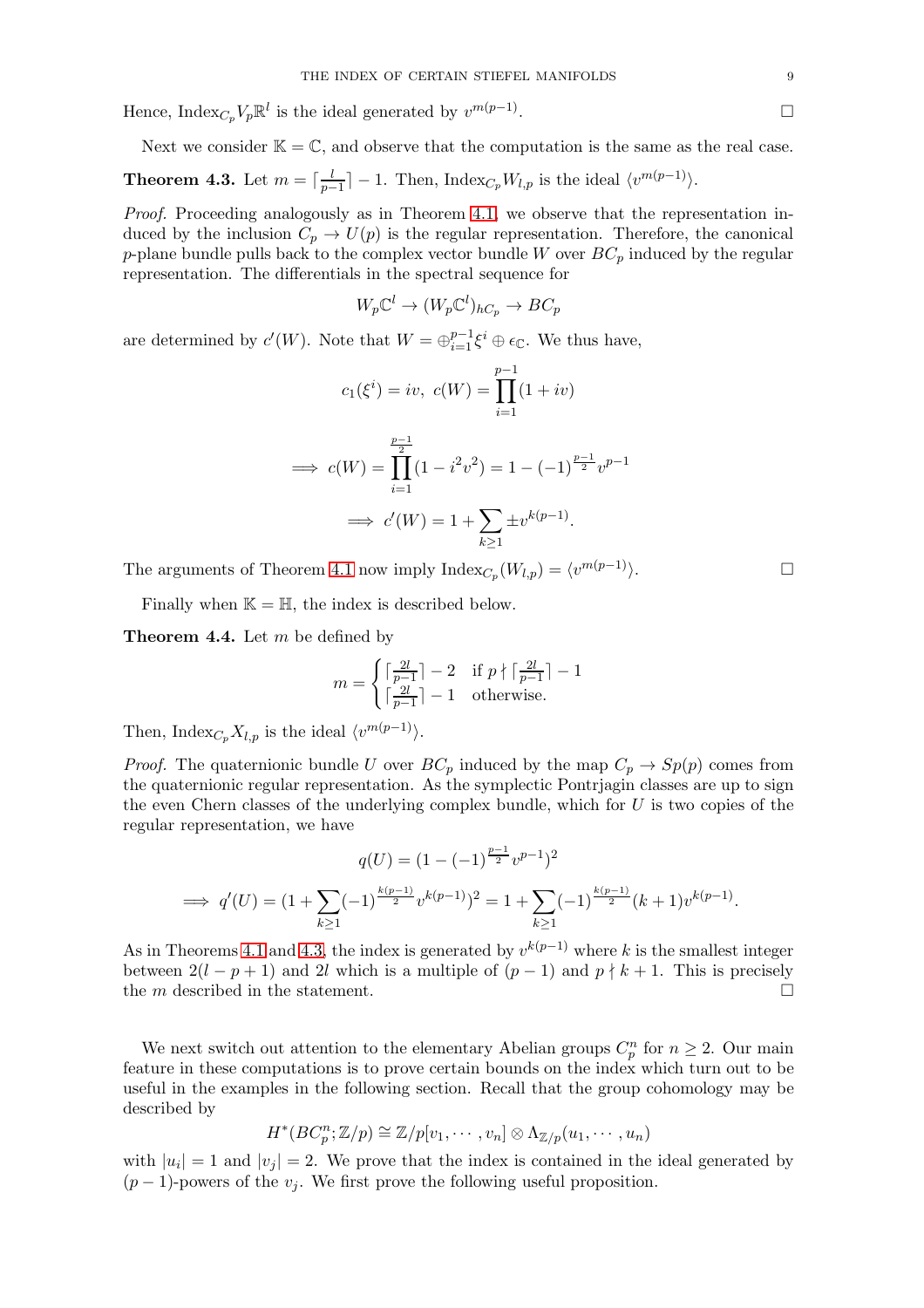<span id="page-9-1"></span>**Proposition 4.5.** Suppose  $L_k$  is the set of all linear polynomials in  $\mathbb{Z}/p[x_1, \dots, x_k]$ . Then the expression

$$
1-\prod_{l\in L_k}(1+l)
$$

belongs to the ideal  $I_{p-1}(k) := \langle x_1^{p-1} \rangle$  $x_1^{p-1}, \cdots, x_k^{p-1}$  $\binom{p-1}{k}$ . Further, it is a sum of monomials in degrees that are multiples of  $p-1$ .

*Proof.* We prove this by induction on k. For  $k = 1$ , we have

$$
\prod_{a \in \mathbb{Z}/p} (1 + ax) = \prod_{a \in (\mathbb{Z}/p)^{\times}} a \prod_{a \in (\mathbb{Z}/p)^{\times}} (a^{-1} + x) = -(x^{p-1} - 1),
$$

which verifies the proposition in this case. Assuming the result for  $k - 1$ , we write

$$
\prod_{l \in L_k} (1+l) = \prod_{l \in L_{k-1}} (1+l) \prod_{a \in (\mathbb{Z}/p)^{\times}} (1+l+ax_k).
$$

Now we use

$$
\prod_{a \in \mathbb{Z}/p} (z+ax) = \prod_{a \in \mathbb{Z}/p} (z-ax) = x^p \prod_{a \in \mathbb{Z}/p} (z/x-a) = x^p((z/x)^p - z/x) = z^p - zx^{p-1} = z(z^{p-1} - x^{p-1}).
$$

This allows us to simplify the above as

$$
\prod_{l \in L_{k-1}} \prod_{a \in \mathbb{Z}/p} (1 + l + ax^k) = \prod_{l \in L_{k-1}} (1 + l) \left( (1 + l)^{p-1} - x_k^{p-1} \right).
$$

Thus, modulo  $I_{p-1}(k)$  the expression is equivalent to  $(\prod_{l\in L_{k-1}}(1+l))^p$ . By induction hypothesis, the latter product is congruent to 1 modulo  $I_{p-1}(k-1)$ . For the second statement we observe that the elementary symmetric polynomials  $\sigma_r$  in  $\{l \in L_k\}$  are non-zero only when r is a multiple of  $p-1$ , in which case they are homogeneous polynomials in the  $x_i$  of degree a multiple of  $p-1$ . To see this, we proceed as in the above by induction, observing that the result is true for  $k = 1$ . For  $k \geq 2$ , we use

$$
\prod_{l \in L_k} (z - l) = \prod_{l \in L_{k-1}} \prod_{a \in \mathbb{Z}/p} (z - l - ax_k) = \prod_{l \in L_{k-1}} (z - l) ((z - l)^{p-1} - x_k^{p-1}).
$$

We grade  $\mathbb{Z}/p[x_1, \dots, x_k, z]$  by powers of z, and then note that by induction hypothesis, the product of  $z - l$  over  $L_{k-1}$  is a sum of elements in gradings of the form  $p^{k-1} - r(p-1)$ . The product of  $(z-l)^{p-1} - x_k^{p-1}$  $k^{p-1}$  over  $L_{k-1}$  is symmetric in  $l \in L_{k-1}$  and again by induction hypothesis, this is a expression in the symmetric polynomials of  $\{l \in L_{k-1}\}.$  We now write this as a polynomial over z, noting that the  $r(p-1)$ -degree elementary symmetric polynomials over  $L_{k-1}$  occur in expressions  $\sigma_{r(p-1)} z^s x_{k-1}^{(p-1)t}$  with  $r(p-1) + s + t(p-1) =$  $p^{k-1}(p-1)$ . It follows that s is divisible by  $p-1$ .

As a consequence, the polynomial  $\prod_{l \in L_k} (z - l)$  only has terms of degree of the form  $p^{k-1}$ plus a multiple of  $p-1$ , which is also of the form  $p^k$  plus a multiple of  $p-1$ , as  $p^k - p^{k-1}$ is divisible by  $p-1$ . It follows that the elementary symmetric polynomials over  $L_k$  are non-trivial only in multiples of  $p-1$ . The result now follows from the fact that  $\prod_{l\in L_k}(1+l)$ is a symmetric polynomial in the l.

We now return to the index computation of Stiefel manifolds starting with the real case below.

<span id="page-9-0"></span>**Theorem 4.6.** Index $_{C_p^n}V_{p^n}\mathbb{R}^l$  is contained in the ideal  $\langle v_1^{p-1} \rangle$  $\binom{p-1}{1}, \cdots, \binom{p-1}{n}$ , and is generated by sums of monomials of degree multiples of  $p-1$  in the  $v_i$ .

*Proof.* Proceeding as in Theorem [4.1,](#page-6-0) we compute the spectral sequence associated to the fibration

$$
V_{p^n} \mathbb{R}^l \to (V_{p^n} \mathbb{R}^l)_{hC_p^n} \to BC_p^n,
$$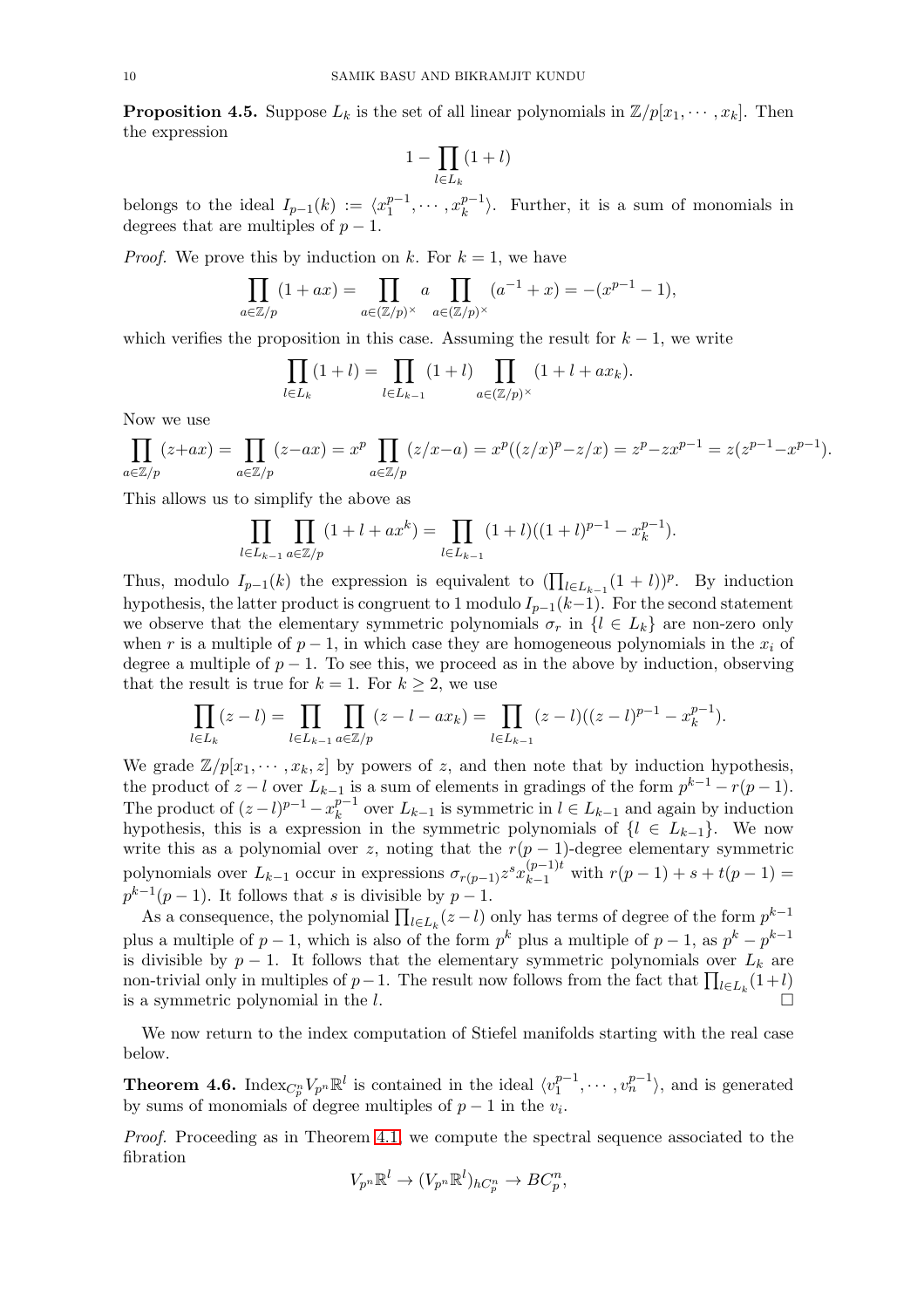which is related to the Pontrjagin classes of the associated bundle  $V$  to the regular representation over  $C_p^n$ . We thus have

$$
V = r\left(\sum_{1 \le i_j \le p} \xi_1^{i_1} \otimes \cdots \otimes \xi_n^{i_n}\right)
$$

where  $\xi_j = \pi_j^*(\xi)$ , the pullback of  $\xi$  along the  $j^{th}$  projection  $\pi_j : C_p^n \to C_p$ , and r stands for the underlying real representation. We thus have the following formula on the total Chern classes and Pontrjagin classes,

$$
c_1(\xi_1^{i_1} \otimes \cdots \otimes \xi_n^{i_n}) = i_1 v_1 + \ldots + i_n v_n, \ p(r(\xi_1^{i_1} \otimes \cdots \otimes \xi_n^{i_n})) = (1 - (i_1 v_1 + \ldots + i_n v_n)^2)
$$

$$
\Rightarrow p(V) = \prod_{i_1, \ldots i_n} (1 - (\sum_i i_j v_j)^2)
$$

Following Proposition [\(4.5\)](#page-9-1) we see that the Pontrjagin classes of V in positive index are in the ideal  $\langle v_1^{p-1} \rangle$  $\binom{p-1}{1}, \cdots, \binom{p-1}{n}$ , and are a sum of homogeneous polynomials of degree a multiple of  $(p-1)$  in the  $v_i$ . Therefore, the same holds for  $p'(V)$ . Now Proposition [3.7](#page-5-2) and the commutative diagram of fibrations [\(3.1\)](#page-4-2)



implies the result, as the map  $C_p^n \to SO(p^n)$  is induces the regular representation on  $C_p^n$  $\Box$ 

Although we do not have a precise computation of the index, the result forces that the first non-zero class in the index lies in a degree divisible by  $p-1$ . This will be used in the applications in the following section. We have the following analogous result in the complex and the quaternionic case.

<span id="page-10-0"></span>Theorem 4.7.  ${\rm Index}_{C_p^n}(W_{l,p^n})$  and  ${\rm Index}_{C_p^n}(X_{l,p^n})$  are contained in the ideal  $\langle v_1^{p-1} \rangle$  $v_1^{p-1}, \cdots, v_n^{p-1} \rangle,$ and are generated by sums of monomials of degree multiples of  $p-1$  in the  $v_i$ .

*Proof.* As in Theorem [4.6,](#page-9-0) we apply Propositions [3.3](#page-4-3) and [3.4,](#page-5-0) and this involves the computation of Chern classes in the complex case, and the symplectic Pontrjagin classes in the quaternionic case, for the pullback of the universal bundle to  $BC_p^n$ . Here W, the pullback of the canonical *n*-dimensional complex bundle to  $BC_p^n$ , is induced by the regular representation, and is thus

$$
W=\sum_{1\leq i_j\leq p}\xi_1^{i_1}\otimes\cdots\otimes\xi_n^{i_n}.
$$

It follows from

$$
c_1(\xi_1^{i_1}\otimes\cdots\otimes\xi_n^{i_n})=\sum_{j=1}^n i_jv_j
$$

that

$$
c(W) = \prod_{1 \le i_j \le p} (1 + \sum_{j=1}^n i_j v_j)
$$

which by Proposition [4.5](#page-9-1) is a sum of homogeneous polynomials in  $v_j$  of degree a multiple of  $(p-1)$  which also lie in the ideal  $\langle v_1^{p-1} \rangle$  $\binom{p-1}{1}, \cdots, \binom{p-1}{n}$ . Therefore, the same result holds for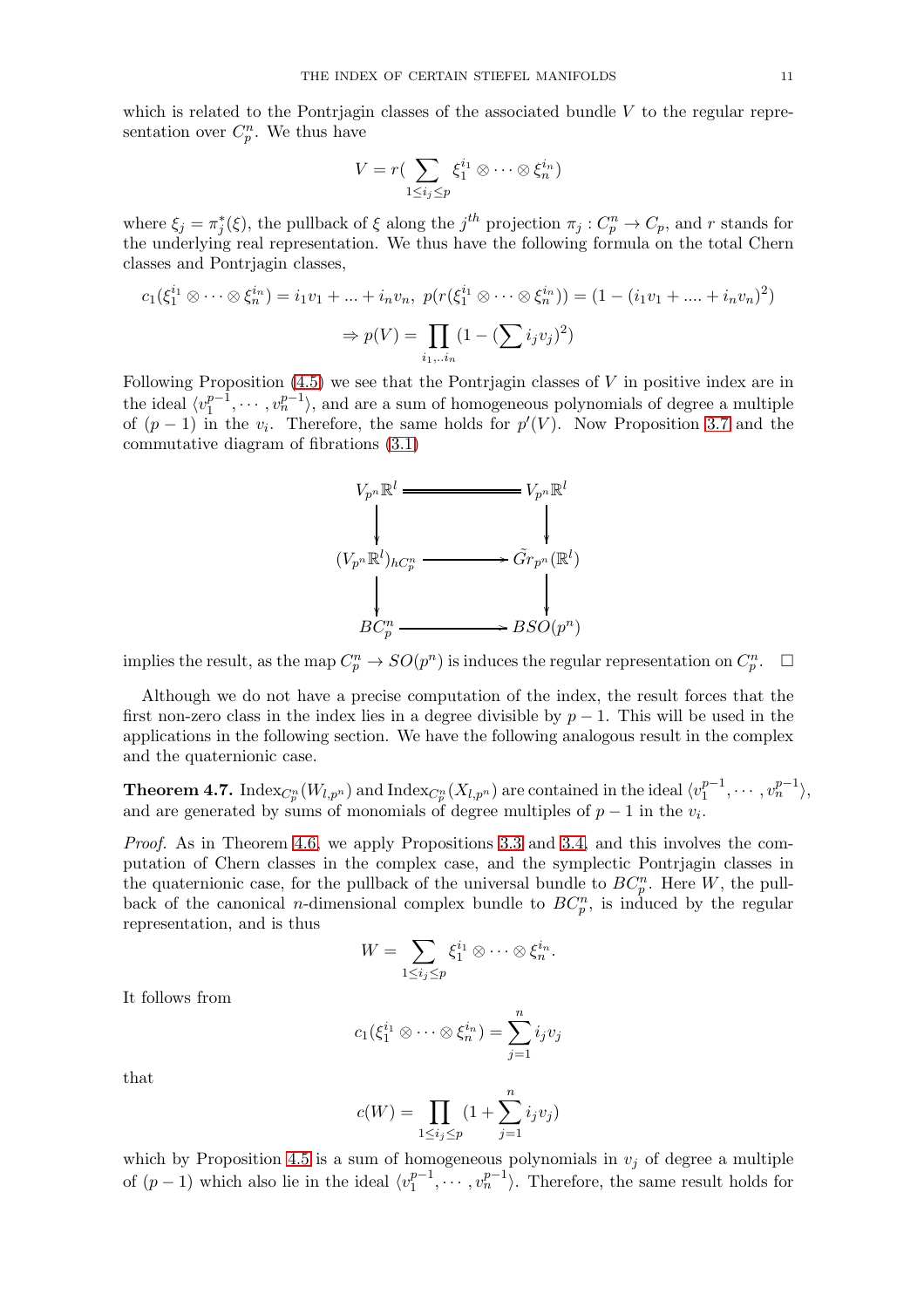$c'(V)$ , and the result follows. In the quaternionic case, the pullback U of the canonical bundle to  $C_p^n$ , is twice the regular representation as a complex bundle. It follows that

$$
q(U) = (\prod_{1 \le i_j \le p} (1 + \sum_{j=1}^n i_j v_j))^2
$$

,

and the rest of the proof follows analogously by Propositions [4.5](#page-9-1) and [3.4.](#page-5-0)  $\Box$ 

4.2. **Computations at**  $p = 2$ . We follow the same method at the prime 2. The cohomology ring  $H^*(BC_2; \mathbb{Z}/2) = H^*(\mathbb{R}P^{\infty}; \mathbb{Z}/2) = \mathbb{Z}/2[\mu]$  where  $\mu$  is the first Stiefel-Whitney class of canonical line bundle over  $\mathbb{R}P^{\infty}$ .

<span id="page-11-0"></span>**Theorem 4.8.** As an ideal in  $H^*(BC_2; \mathbb{Z}/2)$  we have the following computations, 1) Index<sub>C2</sub> $V_2 \mathbb{R}^l = \langle \mu^{l-1} \rangle$ . 2) Index<sub>C<sub>2</sub></sub> $W_{l,2} = \langle \mu^{2(l-1)} \rangle$ . 3) Index<sub>C<sub>2</sub></sub> $X_{l,2} = \langle \mu^{4(l-1)} \rangle$ .

*Proof.* We denote by  $V$  (respectively  $W, U$ ) the real (respectively complex, quaternionic) bundle over  $BC_2$  associated to the regular representation. As the regular representation is written as the trivial plus the sign representation, we easily observe the following formulae.

$$
w(V) = 1 + \mu.
$$
  

$$
c(W) = 1 + \mu^2.
$$
  

$$
q(U) = 1 + \mu^4.
$$

In the real case, we compute the spectral sequence for the fibration

$$
V_2\mathbb{R}^l \to (V_2\mathbb{R}^l)_{hC_2} \to BC_2
$$

using the map of fibrations [\(3.1\)](#page-4-2)



Applying Proposition [3.5,](#page-5-1) the differentials are determined by the formal inverse of  $w(V)$  =  $1 + \mu$  which is  $1 + \sum_{k\geq 1} \mu^k$ . As  $H^*(V_2(\mathbb{R}^l); \mathbb{Z}/2) \cong \Lambda_{\mathbb{Z}/2}(x_{l-2}, x_{l-1})$ , the first non-zero differential is  $d_{l-1}(x_{l-2}) = \mu^{l-1}$ . This completes the proof in the real case.

The complex and the quaternionic cases follow analogously using Propositions [3.3](#page-4-3) and  $3.4.$ 

Note that if X is a free  $C_2$ -space which is  $(r-1)$ -connected, then there is a  $C_2$ -map from  $S(r\sigma) \rightarrow X$  by  $C_2$ -equivariant obstruction theory (Proposition [2.6\)](#page-4-4). This implies that  $\text{Index}_{C_2}(X) \subset \text{Index}_{C_2}(S(r\sigma)) = \langle \mu^{r+1} \rangle$ . Now note that  $V_2(\mathbb{R}^l)$  is  $(l-3)$ -connected, so it already follows that the index does not have any classes in degree  $\lt l-1$ . Theorem [4.8](#page-11-0) implies that the condition imposed by the connectivity hypothesis is sharp. This is also true for the complex and quaternionic Stiefel manifolds as  $W_{l,2}$  is  $(2l - 4)$ -connected and  $X_{l,2}$  is  $(4l - 6)$ -connected.

One may now proceed with the computation for the group  $C_2^n$  along the line above. We have  $H^*(BC_2^n; \mathbb{Z}/2) \cong \mathbb{Z}/2[\mu_1, \cdots, \mu_n]$  with  $|\mu_j| = 1$  is the image of  $\mu$  under the  $j^{th}$ projection map. The total Stiefel Whitney class (and also the (mod 2) reduction of the Chern classes and the symplectic Pontrjagin classes) equals the product of all  $1 + l$  (or a power of this product in case of Chern or symplectic Pontrjagin classes) where l varies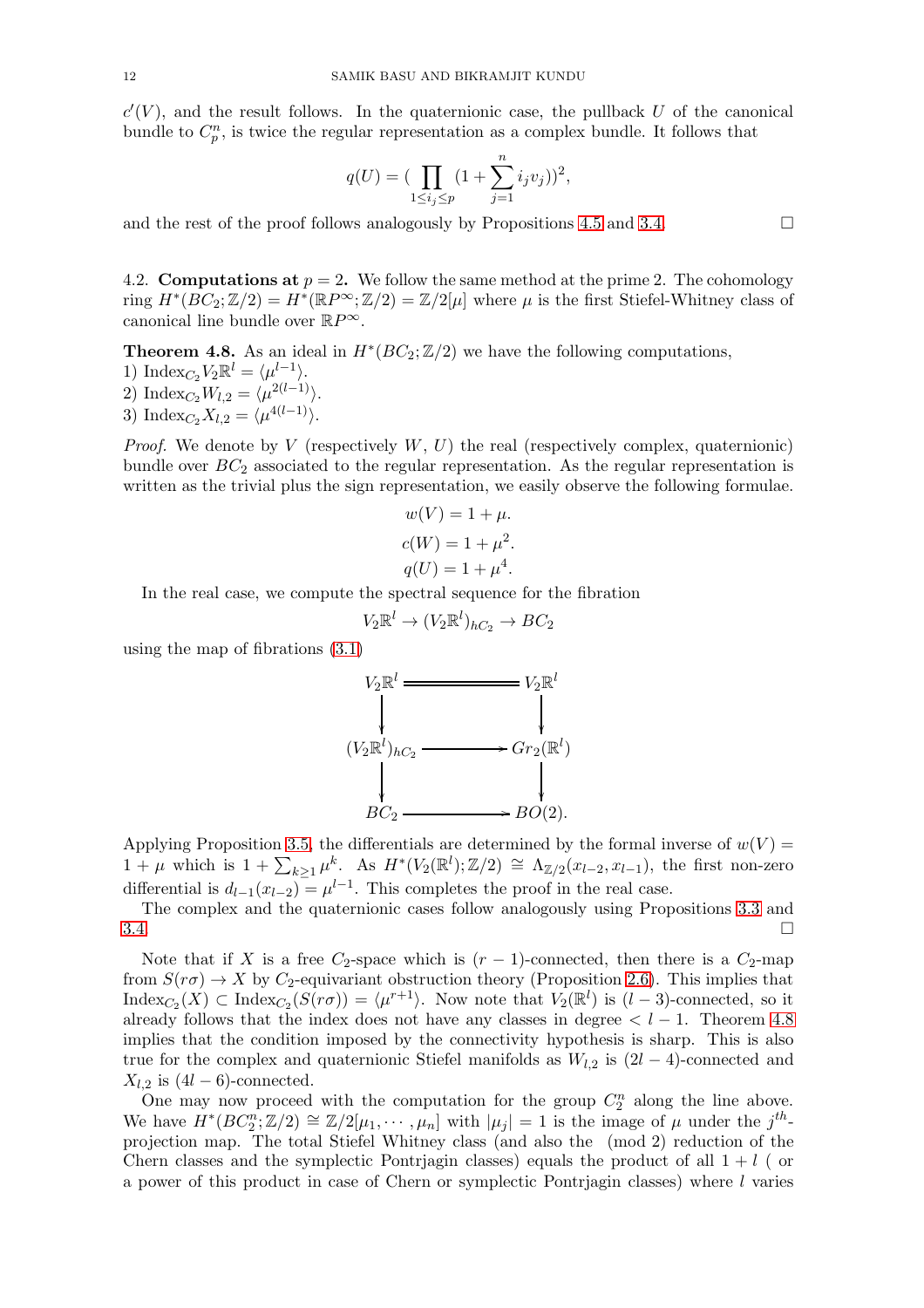over the linear combinations of the  $\mu_i$ . Then, the restriction imposed by Proposition [4.5](#page-9-1) is trivial in this case, and we do not obtain any new restrictions on the index other than the ones imposed by the connectivity hypothesis.

While the Fadell-Husseini index is not very useful in ruling out equivariant maps in the case of  $C_2$  or  $C_2^n$ , the bound on the  $C_2$ -index ind<sub> $C_2$ </sub> may be improved by 1 in some cases. We use Steenrod operations to see this.

<span id="page-12-0"></span>**Theorem 4.9.** Let l be odd. Then,  $\text{ind}_{C_2}(V_2(\mathbb{R}^l)) \geq l-1$ ,  $\text{ind}_{C_2}(W_{l,2}) \geq 2l-2$ , and  $\text{ind}_{C_2}(X_{l,2}) \geq 4l - 4.$ 

*Proof.* Applying Theorem [4.8,](#page-11-0) it remains to rule out  $C_2$ -maps  $V_2(\mathbb{R}^l) \to S((l-1)\sigma)$ ,  $W_{l,2} \to$  $S((2l-2)\sigma)$  and  $X_{l,2} \rightarrow S((4l-4)\sigma)$ . We recall from [\[18,](#page-16-16) Ch. IV, §10] that

- The *l*-skeleton of  $V_2(\mathbb{R}^l)$  is  $\simeq$  to  $\mathbb{R}P^{l-1}/\mathbb{R}P^{l-3}$ .
- The 2l-skeleton of  $W_{l,2}$  is  $\simeq$  to  $\Sigma(\mathbb{C}P^{l-1}/\mathbb{C}P^{l-3})$ .
- The 4l-skeleton of  $X_{l,2}$  is  $\simeq$  to  $\Sigma^3(\mathbb{H}P^{l-1}/\mathbb{H}P^{l-3})$ .

Suppose that there is a  $C_2$ -map  $f: V_2(\mathbb{R}^l) \to S((l-1)\sigma)$ . This induces a commutative diagram of fibrations



This induces a map of spectral sequences. The spectral sequence of the right column is determined by the differential  $d_{l-1}(\epsilon_{l-2}) = \mu^{l-1}$ . From Theorem [4.8](#page-11-0) we also have that  $d_{l-1}(\omega_{l-2}) = \mu^{l-1}$  in the spectral sequence of the left column. In both the spectral sequences, this is the first non-trivial differential. It follows that  $f^*(\epsilon_{l-2}) = \omega_{l-2}$ .

On the other hand as l is odd, so is  $l - 2$ , which implies that the degree  $l - 2$  class in  $H^*(\mathbb{R}P^{l-1};\mathbb{Z}/2)$  is mapped by  $Sq^1$  to the degree  $l-1$  class. It follows that in  $H^*(V_2(\mathbb{R}^l);\mathbb{Z}/2)$ ,  $Sq^1(\omega_{l-2}) = \omega_{l-1}$ . As a consequence we have

$$
f^*Sq^1(\epsilon_{l-2}) = 0
$$

while

$$
Sq^{1} f^{*}(\epsilon_{l-2}) = Sq^{1}(\omega_{l-2}) = \omega_{l-1} \neq 0,
$$

a contradiction. This completes the proof in the real case.

The complex and the quaternionic cases are similar to the above by computing the Steenrod operations using the fact that they commute with the suspension. Under the given hypothesis,  $Sq^2$  maps the generator of degree  $2l - 3$  to the generator in degree  $2l - 1$ in  $H^*(\Sigma(\mathbb{C}P^{l-1}/\mathbb{C}P^{l-3};\mathbb{Z}/2)$ , and  $Sq^4$  maps the generator of degree  $4l-5$  to the generator of degree  $4l-1$  in  $H^*(\Sigma^3(\mathbb{H}P^{l-1}/\mathbb{H}P^{l-3});\mathbb{Z}/2)$ . The result follows analogously. □

## 5. Applications

<span id="page-12-1"></span>In this section, we describe some applications for our index computations. Our application is oriented towards the Kakutani's theorem in geometry and it's generalizations. The Kakutani theorem in geometry states : *For any convex body in* R l *there is an* l*-cube such that the convex body is inscribed in the l-cube.* This was proved by Kakutani [\[12\]](#page-16-17) for  $n = 3$ , Yamabe and Yujobo [\[19\]](#page-16-18) for  $n \geq 4$ . It is implied by the following theorem

**Theorem 5.1.** For any map  $f: S^{l-1} \to \mathbb{R}$ , there is an orthonormal basis of vectors  $(v_1, \dots, v_l)$  of  $\mathbb{R}^l$  such that  $f(v_i) = f(v_j)$  for every i and j.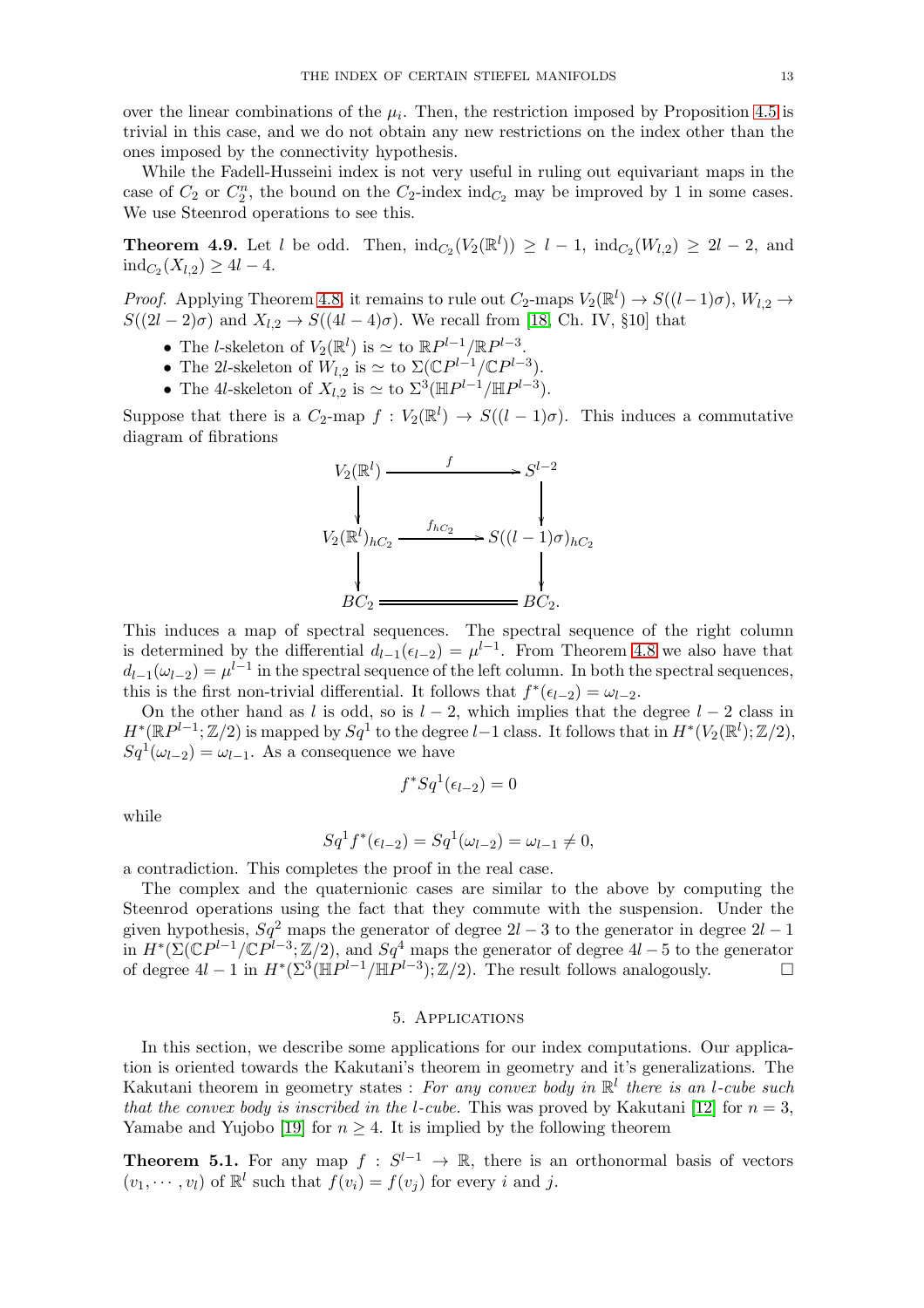The above statement was proved by Yang [\[20\]](#page-16-0).

We make slightly different approach to this, which presents us with a problem in equivariant homotopy theory. From above mentioned f, we construct a map  $F: V_l \mathbb{R}^l \to \mathbb{R}^l$ as

$$
F(v_1,\dots,v_l)=(f(v_1),\dots,f(v_l)).
$$

The map F is  $\Sigma_l$ -equivariant. That is, we have a  $\Sigma_l$ -action on  $V_l \mathbb{R}^l$  by

$$
(\sigma, (v_1, \cdots, v_l)) \mapsto (v_{\sigma(1)}, \cdots, v_{\sigma(l)})
$$

and on  $\mathbb{R}^l$  by permuting coordinates. Let W be the standard representation of  $\Sigma_l$ , so that as a representation the latter is  $W \oplus \epsilon$ , where  $\epsilon$  is the trivial one dimensional representation. We compose F with the projection onto W so that we have a  $\Sigma_l$ -equivariant map  $\tilde{F}: V_l \mathbb{R}^l \to W$ and we note,

<span id="page-13-1"></span>**Proposition 5.2.**  $\tilde{F}(v_1, \dots, v_l) = 0$  iff  $f(v_1) = f(v_2) = \dots = f(v_l)$ .

*Proof.* Note that  $\tilde{F}(v_1, \dots, v_l) = 0$  iff  $F(v_1, \dots, v_l) \in \epsilon$ . The trivial representation  $\epsilon$  is embedded as the diagonal in  $\mathbb{R}^l$ , so the result follows.

If  $l$  is an odd prime p, a counter-example to Kakutani-Yamabe-Yujobo theorem gives a  $\Sigma_p$  equivariant map  $V_p \mathbb{R}^p \to W$  which is non-zero at every point. We restrict to a p-cycle  $C_p$ , and also apply the deformation retraction of  $W - 0$  to the unit sphere  $S(W)$ . Note that the standard representation W restricts to the reduced regular representation  $\bar{\rho}$  of  $C_p$ . This gives a  $C_p$ -map  $V_p(\mathbb{R}^p) \to S(\bar{\rho})$ . We compare the Fadell-Husseini indices

$$
\operatorname{Index}_{C_p}(S(\bar{\rho})) = \langle v^{\frac{p-1}{2}} \rangle, \quad \text{and } \operatorname{Index}_{C_p}(V_p \mathbb{R}^p) = \langle v^{p-1} \rangle
$$

by Theorem [4.1.](#page-6-0) This rules out any possible  $C_p$ -map from  $V_p \mathbb{R}^p \to S(W)$ , implying the result in this case. For  $l = p^n$  an odd prime power, we may use the map  $C_p^n \to \Sigma_{p^n}$  induced by the action of  $C_p^n$  on itself by left multiplication. In this case we may not deduce the result from the index computations on account of our significantly weaker Theorem [4.6.](#page-9-0) Finally, if l is not a prime power, restricting to various subgroups of  $\Sigma_l$  is not useful on account of the existence of maps from EG to  $S(res_G(W))$  proved in [\[3\]](#page-16-19) for many examples of G.

In the following we seek a generalization of Kakutani's theorem replacing the target R by  $\mathbb{R}^m$ . The results will follow the pattern above : the strongest results for odd primes p, significantly weaker results for prime powers, and no results for non prime powers. The problem we consider here is –

Question: Find the integer  $l(m,n)$  such that for  $l \geq l(m,n)$  and any map  $f : S^l \to \mathbb{R}^m$ *there are* n*-mutually orthogonal vectors to the same value.*

Given a f as in the question, we proceed analogously as above defining  $F: V_n \mathbb{R}^l \to \mathbb{R}^{mn}$ by

$$
F(v_1,\dots,v_n)=(f(v_1),\dots,f(v_n)).
$$

We put the  $\Sigma_n$  action on  $V_n \mathbb{R}^l$  by permuting the vectors  $v_i$ , and on  $\mathbb{R}^{mn} = (\mathbb{R}^m)^n$  by permuting the coordinates. As a  $\Sigma_n$ -representation,  $\mathbb{R}^{mn}$  decomposes as  $W^m \oplus \epsilon^m$ , where  $\epsilon^m$  includes as the diagonal in  $(\mathbb{R}^m)^n$ . We define  $\tilde{F}$  as the projection onto  $W^m$  and observe

**Proposition 5.3.**  $\tilde{F}(v_1, \dots, v_n) = 0$  iff  $f(v_1) = f(v_2) = \dots = f(v_n)$ .

Using these notations, we have the following theorem.

<span id="page-13-0"></span>**Theorem 5.4.** 1) Let p be an odd prime. Then  $l(m, p) \leq (\frac{m}{2})$  $\frac{m}{2}$  | + 1)(p-1) + 1. 2)  $l(m, 2) \leq m+1$  if m is even, and  $\leq m+2$  if m is odd.

*Proof.* The second statement follows from Theorem [4.9](#page-12-0) where it is shown that if l is odd there is no  $C_2$ -map from  $V_2\mathbb{R}^l \to S((l-1)\sigma)$ . For the first statement, we use the inclusion  $C_p \subset \Sigma_p$ given by the p-cycle  $(1, \dots, p)$ , so that W restricts to the reduced regular representation  $\bar{\rho}$  of  $C_p$ . Then,  $S(\bar{\rho}^m)$  is a free  $C_p$ -space whose underlying space is a sphere of dimension  $m(p-1)-1$ . It follows that  $\text{Index}_{C_p}(S(\bar{p}^m)) = \langle v^{\frac{m(p-1)}{2}} \rangle$ .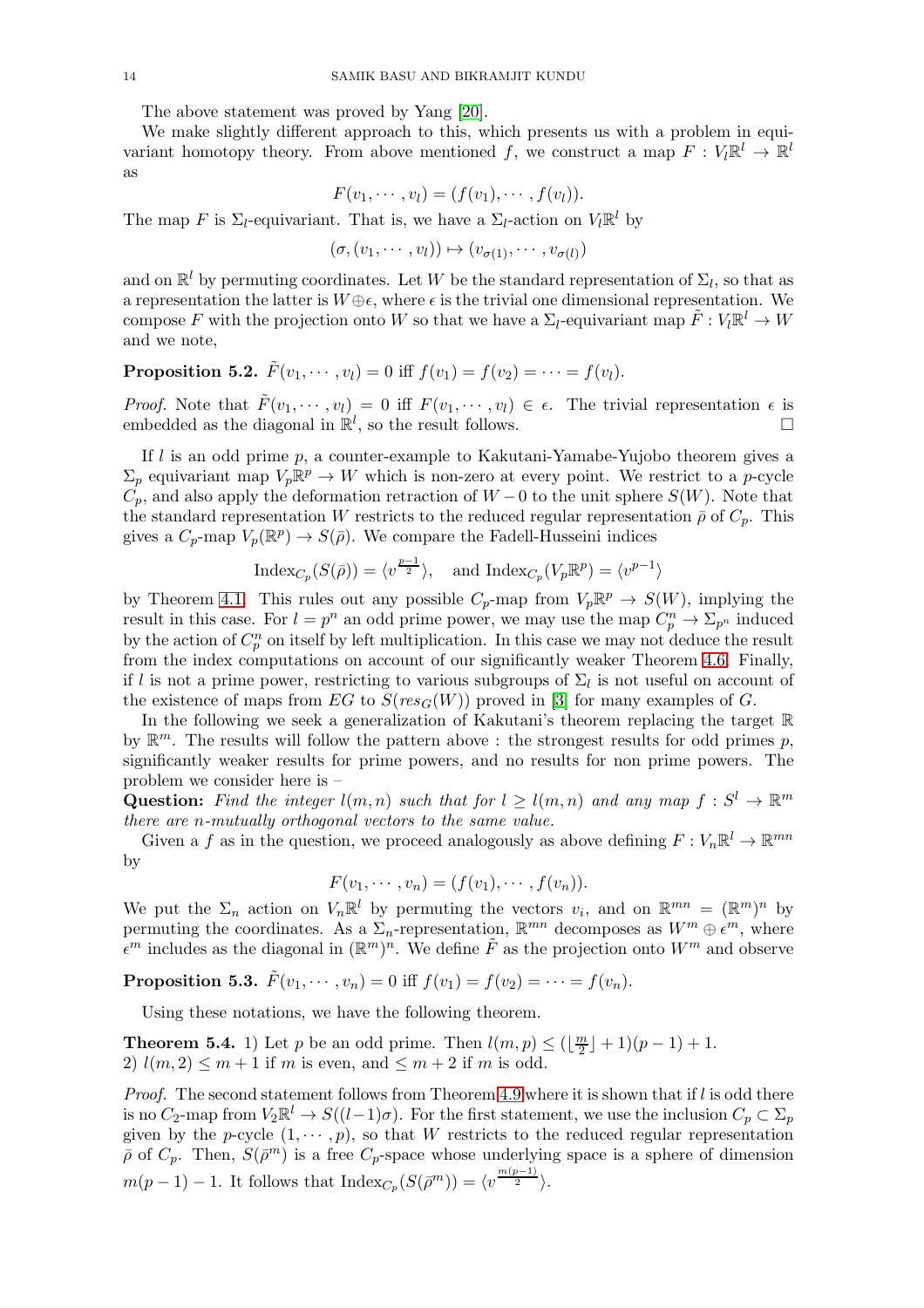On the other hand if  $l \geq \left(\frac{m}{2}\right)$  $\frac{n}{2}$ ] + 1)(p-1) + 1,  $\lceil \frac{l}{p-1} \rceil$  $\frac{l}{p-1}$  | − 1 is at least ( $\lfloor \frac{m}{2} \rfloor$  $\frac{m}{2}$  | + 1) >  $\frac{m}{2}$ . Therefore  $\langle v^{\frac{m(p-1)}{2}} \rangle$  is not contained in  $\text{Index}_{C_p}(V_p \mathbb{R}^l) = \langle v^{(\lceil \frac{l}{p-1} \rceil-1)(p-1)} \rangle$  (by Theorem [4.1\)](#page-6-0). The result follows.  $\Box$ 

Theorem [5.4](#page-13-0) may be restated in the following manner for the question stated above.

<span id="page-14-0"></span>**Corollary 5.5.** 1) Let  $f: S^{l-1} \to \mathbb{R}^m$  for  $l \geq m+1$  if m is even, and  $l \geq m+2$  if m is odd. Then there are orthogonal unit vectors  $v, w$  in  $\mathbb{R}^l$  such that  $f(v) = f(w)$ . 2) Let  $f: S^{l-1} \to \mathbb{R}^m$  for  $l \geq (\lfloor \frac{m}{2} \rfloor)$  $\lfloor \frac{m}{2} \rfloor + 1$  ( $p - 1$ ) + 1 for an odd prime p. Then, there are orthogonal unit vectors  $v_1, \dots, v_p$  in  $\mathbb{R}^l$  such that  $f(v_1) = f(v_2) = \dots = f(v_p)$ .

The next result is about prime powers  $n$ .

<span id="page-14-1"></span>**Theorem 5.6.** Let  $f: S^{l-1} \to \mathbb{R}^m$  for  $l \geq (\frac{m}{2} + 1)(p^k - 1) + 1$  for an odd prime p, then there are  $p^k$  orthogonal vectors  $v_1, \dots, v_{p^k}$  in  $\mathbb{R}^l$  such that  $f(v_1) = f(v_2) = \dots = f(v_{p^k})$ . That is,  $l(m, p^k) \leq (\frac{m}{2} + 1)(p^k - 1) + 1$ .

*Proof.* We will rule out the existence of  $\Sigma_{p^k}$ -maps  $V_{p^k} \mathbb{R}^l \to S(W^m)$ . We use the inclusion  $C_p^k \subset \Sigma_{p^k}$  induced by the action of  $C_p^k$  on itself by left multiplication. The standard representation W of  $\Sigma_{p^k}$  restricts to the reduced regular representation  $\bar{\rho}$  of  $C_p^k$ . Our method involves a comparison of Fadell-Husseini indices of  $V_{p^k}(\mathbb{R}^l)$  and  $S(W^m)$  via the commutative diagram of fibrations.



Since  $S(W^m)^{C_p^k} = \phi$ , the localization theorem (proposition [2.3\)](#page-3-0) implies that the map  $H^*(BC_p^k;\mathbb{Z}/p) \to H^*(S(W^m)_{hC_p^k};\mathbb{Z}/p)$  is not injective. Also observe that in the spectral sequence of the right vertical spectral sequence, the only non-trivial differential is  $d_{m(p^k-1)}$ which is determined by  $d_{m(p^k-1)}(\epsilon_{m(p^k-1)-1})$ . The conclusion from the localization theorem implies that this is non-trivial, implying  $\text{Index}_{C_p^k}(S(W^m)) \cap H^{m(p^k-1)}(BC_p^k; \mathbb{Z}/p) \neq \emptyset$ .

From Theorem [4.6,](#page-9-0) we observe that the elements of  $\text{Index}_{C_p^k}(V_{p^k}\mathbb{R}^l)$  in the lowest degree is generated by monomials in  $v_i$  of degree  $p-1$ . This is also the image of the first non-trivial differential in the spectral sequence associated to  $V_{p^k} \mathbb{R}^l \to (V_{p^k} \mathbb{R}^l)_{hC_p^k} \to BC_p^k$ . This is both  $\geq 2(l - p^k + 1)$  and divisible by  $2(p - 1)$ . This implies that the lowest degree terms are in degree at least  $2(\lceil \frac{l-p^k+1}{p-1} \rceil)$  $\binom{p^{\alpha}+1}{p-1}$ )( $p-1$ ). We compute

$$
2\lceil \frac{\left(\frac{m}{2}+1\right)(p^k-1)+1-(p^k-1)}{p-1}\rceil(p-1) = 2\lceil \frac{\frac{m}{2}(p^k-1)+1}{p-1}\rceil(p-1)
$$
  
=  $2(p-1)\lceil \frac{m}{2}(1+p+\cdots+p^{k-1}) + \frac{1}{p-1}\rceil$   
=  $\begin{cases} 2(p-1)\left(\frac{m}{2}(1+p+\cdots+p^{k-1})+1\right) & \text{if mk is even} \\ 2(p-1)\left(\frac{m}{2}(1+p+\cdots+p^{k-1})+\frac{1}{2}\right) & \text{if mk is odd} \end{cases}$   
>  $m(p^k-1)$ .

This implies that under the given hypothesis,  $\text{Index}_{C_p^k}(V_{p^k}\mathbb{R}^l)$  does not contain  $\text{Index}_{C_p^k}S(W^m)$ and therefore, there cannot be any  $C_p^k$ -map  $V_{C_p^k} \mathbb{R}^l \to S(W^m)$ .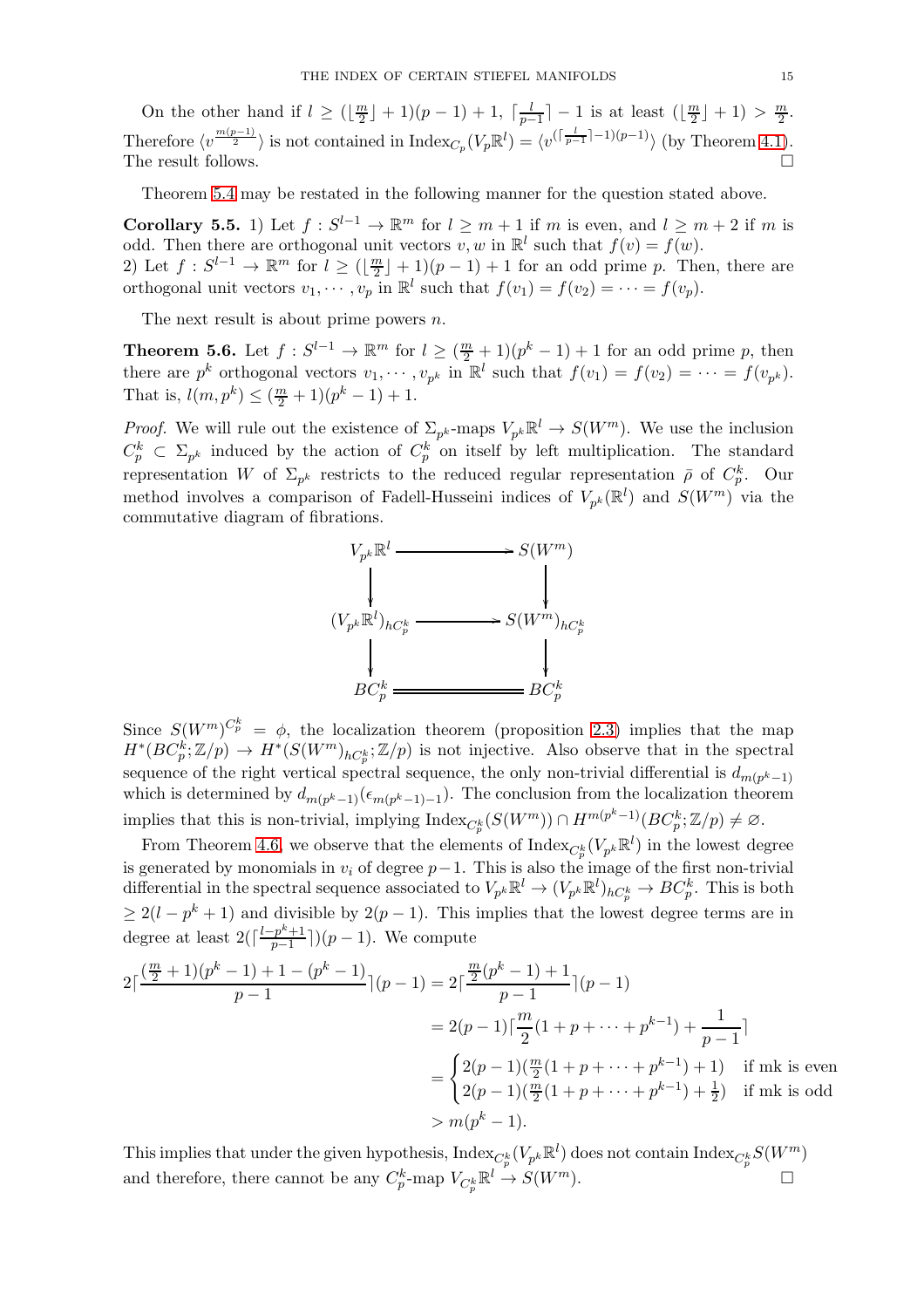We next discuss the complex and quaternionic analogue of these results. For these results, we get the stronger consequence that orthogonal vectors in complex or quaternionic sense are mapped to the same value. We have the following results in this case.

<span id="page-15-0"></span>**Theorem 5.7.** A) Let  $f: S(\mathbb{C}^l) = S^{2l-1} \to \mathbb{R}^m$  be a map. Then we have

1) Suppose that  $2l \ge m+2$  if  $m \not\equiv 2 \pmod{4}$ , and  $2l \ge m+4$  for  $m \equiv 2 \pmod{4}$ . Then there are orthogonal unit vectors  $v, w$  in  $\mathbb{C}^l$  such that  $f(v) = f(w)$ .

2) Suppose that  $l \geq (\lfloor \frac{m}{2} \rfloor)$  $\frac{n}{2}$  + 1)(p - 1) + 1 for an odd prime p. Then, there are orthogonal unit vectors  $v_1, \dots, v_p$  in  $\mathbb{C}^l$  such that  $f(v_1) = f(v_2) = \dots = f(v_p)$ .

3) Suppose that  $l \geq (\frac{m}{2} + 1)(p^k - 1) + 1$  for an odd prime p. Then, there are  $p^k$  orthogonal vectors  $v_1, \dots, v_{p^k}$  in  $\mathbb{C}^l$  such that  $f(v_1) = f(v_2) = \dots = f(v_{p^k})$ .

B) Let  $f: S(\mathbb{H}^l) = S^{4l-1} \to \mathbb{R}^m$  be a map. Then we have

1) Suppose that  $4l \geq m+4$  if  $m \not\equiv 4 \pmod{8}$ , and  $4l \geq m+8$  if  $m \equiv 4 \pmod{8}$ . Then there are orthogonal unit vectors  $v, w$  in  $\mathbb{H}^l$  such that  $f(v) = f(w)$ . 2) Suppose that

$$
l \ge \begin{cases} \frac{1}{2}(\lfloor \frac{m}{2} \rfloor + 1)(p - 1) + 1 & \text{if } p \mid \lfloor \frac{m}{2} \rfloor + 1\\ \frac{1}{2}(\lfloor \frac{m}{2} \rfloor + 2)(p - 1) + 1 & \text{if } p \nmid \lfloor \frac{m}{2} \rfloor + 1 \end{cases}
$$

for an odd prime p. Then, there are orthogonal unit vectors  $v_1, \dots, v_p$  in  $\mathbb{H}^l$  such that  $f(v_1) = f(v_2) = \cdots = f(v_p).$ 

3) Suppose that  $l \geq \frac{1}{2}$  $\frac{1}{2}((\frac{m}{2}+2)(p^k-1)+1)$  for an odd prime p. Then, there are  $p^k$  orthogonal vectors  $v_1, \dots, v_{p^k}$  in  $\mathbb{H}^l$  such that  $f(v_1) = f(v_2) = \dots = f(v_{p^k})$ .

*Proof.* We proceed as in the real case. From  $f: S^{dl-1} \to \mathbb{R}^m$  for  $d = 2$  or 4, we may construct  $F:W_{l,n}\to(\mathbb{R}^m)^n$  in the case  $d=2$  and  $F:X_{l,n}\to(\mathbb{R}^m)^n$  in the case  $d=4$  by the formula

$$
F(v_1, \cdots, v_n) = (f(v_1), \cdots, f(v_n)).
$$

The map F is  $\Sigma_n$ -equivariant, and  $(\mathbb{R}^m)^n$  splits as a  $\Sigma_n$ -representation into  $W^m \oplus \epsilon^m$  where W is the standard representation of  $\Sigma_n$ . We define  $\tilde{F}$  to be the projection of F to  $W^m$ , and note that  $F(v_1, \dots, v_n) = 0$  if and only if  $f(v_1) = \dots = f(v_n)$  as in Proposition [5.2.](#page-13-1) If there is no such tuple of orthogonal vectors, we may normalize the values of  $F$  to obtain a  $\Sigma_n$ -equivariant map  $W_{l,n} \to S(W^m)$  if  $d=1$ , or a  $\Sigma_n$ -equivariant map  $X_{l,n} \to S(W^m)$ . Under the given conditions on  $l$  and  $m$  we rule out the existence of such maps by restrictions to subgroups  $C_p$  or  $C_p^n$  as in the real case.

The statements A1 and B1 follow from the bound on the  $C_2$ -index in Theorem [4.9.](#page-12-0) It implies that there is no  $C_2$  map  $W_{l,2} \to S((2l-2)\sigma)$  and there is no  $C_2$ -map  $X_{l,2} \to$  $S((4l-4)\sigma)$  if l is odd. This implies A1 in the case 4 | m and B1 in the case 8 | m. The remaining statements in A1 follow from the fact that  $W_{l,2}$  is  $(2l-4)$ -connected and  $S(m\sigma)$ is  $(m-2)$ -connected, so that Proposition [2.6](#page-4-4) implies the conclusions in the other cases (note that if m is odd,  $2l \geq m+2$  already implies  $2l \geq m+3$ ). The remaining statements of B1 also follow from Propostion [2.6](#page-4-4) using the fact that  $X_{l,2}$  is  $(4l - 6)$ -connected.

The statement A2 follows in exactly the same manner as Theorem [5.4](#page-13-0) in the p odd case, as the index of the complex Stiefel manifold has the same formula as the real Stiefel manifolds at odd primes (Compare Theorems [4.1](#page-6-0) and [4.3\)](#page-8-0). We may deduce B2 from the index computations in Theorem [4.4](#page-8-1) by observing that in the case  $p \mid \lfloor \frac{m}{2} \rfloor + 1$ ,

$$
\lceil\frac{2l}{p-1}\rceil-1\geq\lceil\frac{(\lfloor\frac{m}{2}\rfloor+1)(p-1)+2}{p-1}\rceil-1=\lfloor\frac{m}{2}\rfloor+1>\frac{m}{2},
$$

and in the case  $p \nmid \frac{m}{2}$  $\frac{n}{2}$  | + 1,

$$
\lceil\frac{2l}{p-1}\rceil-2\geq \lceil\frac{(\lfloor\frac{m}{2}\rfloor+2)(p-1)+2}{p-1}\rceil-2=\lfloor\frac{m}{2}\rfloor+1>\frac{m}{2},
$$

and then complete the proof using the index computations for  $S(\bar{p}^m)$  in Theorem [5.4.](#page-13-0)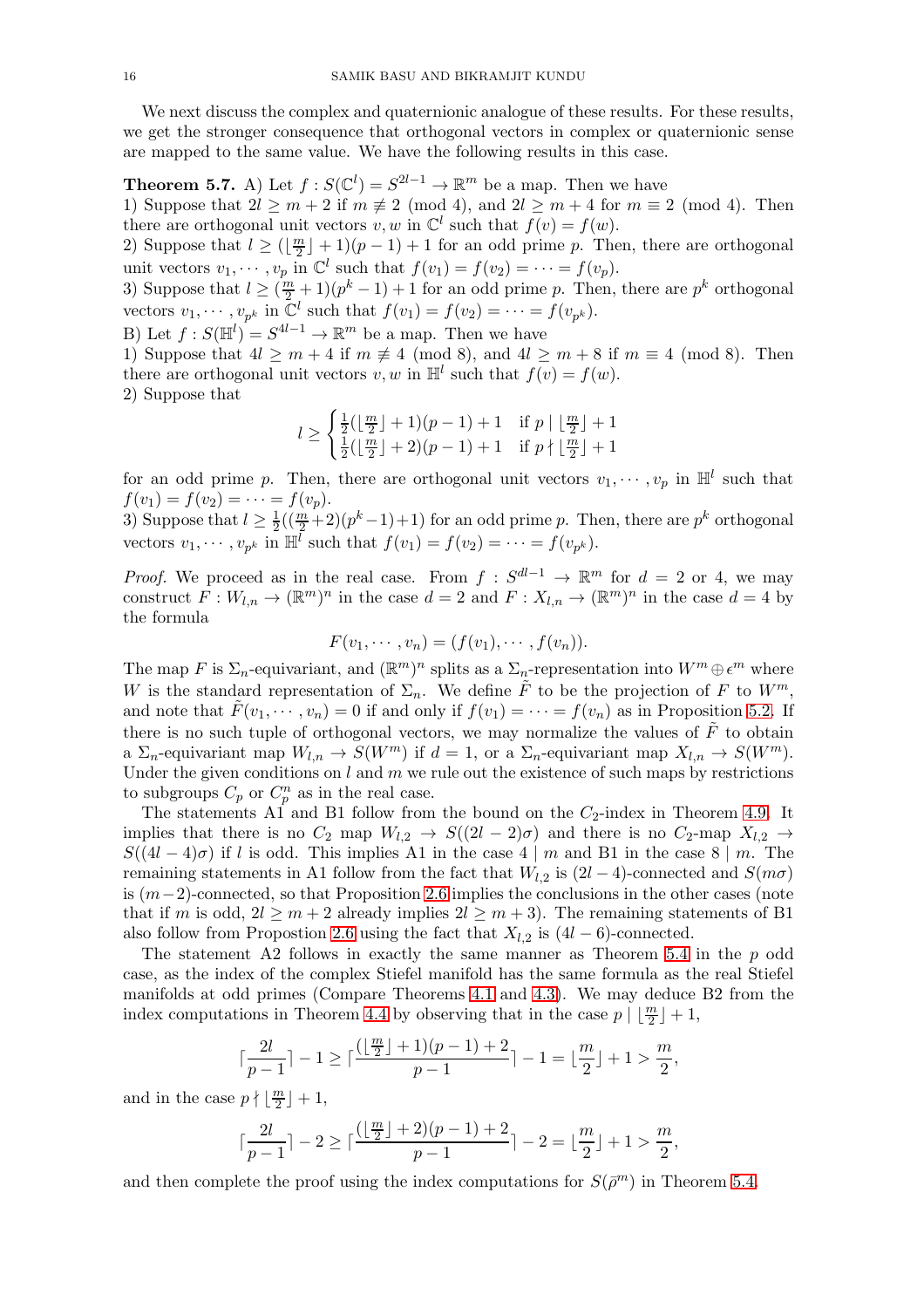With respect to the statement A3, we compare the index computation for the complex Stiefel manifold in Theorem [4.7](#page-10-0) with the computation for the real Stiefel manifold in Theorem [4.6.](#page-9-0) We proceed as in Theorem [5.6,](#page-14-1) to observe that the first non-trivial differential in the Serre spectral sequence associated to the fibration

$$
W_{l,p^k} \to (W_{l,p^k})_{hC_p^k} \to BC_p^k,
$$

has image in degree  $\geq 2(l - p^k + 1)$  and divisible by  $2(p - 1)$ . In this case the result follows in an analogous manner as in Theorem [5.6.](#page-14-1)

Observe now that for the fibration

$$
X_{l,p^k} \to (X_{l,p^k})_{hC_p^k} \to BC_p^k,
$$

Theorem [4.7](#page-10-0) implies that the image of the first non-trivial differential is in degree which is both  $\geq 4(l - p^k + 1)$  and divisible by  $2(p - 1)$ . This implies that the lowest degree terms are in degree at least  $2(\lceil \frac{2(l-p^k+1)}{p-1} \rceil)$  $\frac{(-p^2+1)}{p-1}$ )(p – 1). The computation at the end of the proof of Theorem [5.6](#page-14-1) implies that under the given condition this is  $\geq \frac{m}{2}(p^k-1)$ . This implies that  ${\rm Index}_{C_p^k} S(W^m) \not\subset {\rm Index}_{C_p^k} X_{l,p^k}$  and thus, completes the proof of B3.

#### **REFERENCES**

- <span id="page-16-8"></span>[1] D. BARALIĆ, P. V. M. BLAGOJEVIĆ, R. KARASEV, AND A. VUČIĆ, *Index of Grassmann manifolds and orthogonal shadows*, Forum Math., 30 (2018), pp. 1539–1572.
- <span id="page-16-12"></span>[2] S. Basu and S. Ghosh, *Bredon cohomology of finite dimensional* Cp*-spaces*, to appear in Homology Homotopy Appl.
- <span id="page-16-19"></span>[3] , *Equivariant maps related to the topological Tverberg conjecture*, Homology Homotopy Appl., 19 (2017), pp. 155–170.
- <span id="page-16-14"></span>[4] S. Basu and B. Subhash, *Topology of certain quotient spaces of Stiefel manifolds*, Canad. Math. Bull., 60 (2017), pp. 235–245.
- <span id="page-16-7"></span>[5] P. V. M. BLAGOJEVIĆ, W. LÜCK, AND G. M. ZIEGLER, *Equivariant topology of configuration spaces*, J. Topol., 8 (2015), pp. 414–456.
- <span id="page-16-5"></span>[6] P. V. M. BLAGOJEVIĆ AND G. M. ZIEGLER, *Beyond the Borsuk-Ulam theorem: the topological Tverberg story*, in A journey through discrete mathematics, Springer, Cham, 2017, pp. 273–341.
- <span id="page-16-15"></span>[7] A. Borel, *Sur la cohomologie des espaces fibr´es principaux et des espaces homog`enes de groupes de Lie compacts*, Ann. of Math. (2), 57 (1953), pp. 115–207.
- <span id="page-16-6"></span>[8] M. C. Crabb, *The topological Tverberg theorem and related topics*, J. Fixed Point Theory Appl., 12 (2012), pp. 1–25.
- <span id="page-16-2"></span>[9] E. FADELL AND S. HUSSEINI, *An ideal-valued cohomological index theory with applications to Borsuk-Ulam and Bourgin-Yang theorems*, Ergodic Theory Dynam. Systems, 8<sup>∗</sup> (1988), pp. 73–85.
- <span id="page-16-13"></span><span id="page-16-9"></span>[10] Y. Hara, *The degree of equivariant maps*, Topology Appl., 148 (2005), pp. 113–121.
- [11] W.-y. Hsiang, *Cohomology theory of topological transformation groups*, Springer-Verlag, New York-Heidelberg, 1975. Ergebnisse der Mathematik und ihrer Grenzgebiete, Band 85.
- <span id="page-16-17"></span>[12] S. Kakutani, *A proof that there exists a circumscribing cube around any bounded closed convex set in*  $R^3$ , Ann. of Math. (2), 43 (1942), pp. 739–741.
- <span id="page-16-1"></span>[13] J. MATOUŠEK, *Using the Borsuk-Ulam theorem*, Universitext, Springer-Verlag, Berlin, 2003. Lectures on topological methods in combinatorics and geometry, Written in cooperation with Anders Björner and Günter M. Ziegler.
- <span id="page-16-11"></span>[14] J. P. May, *Equivariant homotopy and cohomology theory*, vol. 91 of CBMS Regional Conference Series in Mathematics, Published for the Conference Board of the Mathematical Sciences, Washington, DC; by the American Mathematical Society, Providence, RI, 1996. With contributions by M. Cole, G. Comezaña, S. Costenoble, A. D. Elmendorf, J. P. C. Greenlees, L. G. Lewis, Jr., R. J. Piacenza, G. Triantafillou, and S. Waner.
- <span id="page-16-3"></span>[15] M. OzayDIN, *Equivariant maps for the symmetric group*, available at https://minds.wisconsin.edu/bitstream/handle/1793/63829/Ozaydin.pdf, (1987).
- <span id="page-16-10"></span>[16] Z. Z. Petrovic´, *On equivariant maps between Stiefel manifolds*, Publ. Inst. Math. (Beograd) (N.S.), 62(76) (1997), pp. 133–140.
- <span id="page-16-16"></span><span id="page-16-4"></span>[17] A. Y. Volovikov, *On the index of* G*-spaces*, Mat. Sb., 191 (2000), pp. 3–22.
- [18] G. W. Whitehead, *Elements of homotopy theory*, vol. 61 of Graduate Texts in Mathematics, Springer-Verlag, New York-Berlin, 1978.
- <span id="page-16-18"></span>[19] H. YAMABE AND Z. YUJOBÔ, *On the continuous function defined on a sphere*, Osaka Math. J., 2 (1950), pp. 19–22.
- <span id="page-16-0"></span>[20] C.-T. Yang, *On theorems of Borsuk-Ulam, Kakutani-Yamabe-Yujobô and Dyson. I*, Ann. of Math. (2), 60 (1954), pp. 262–282.